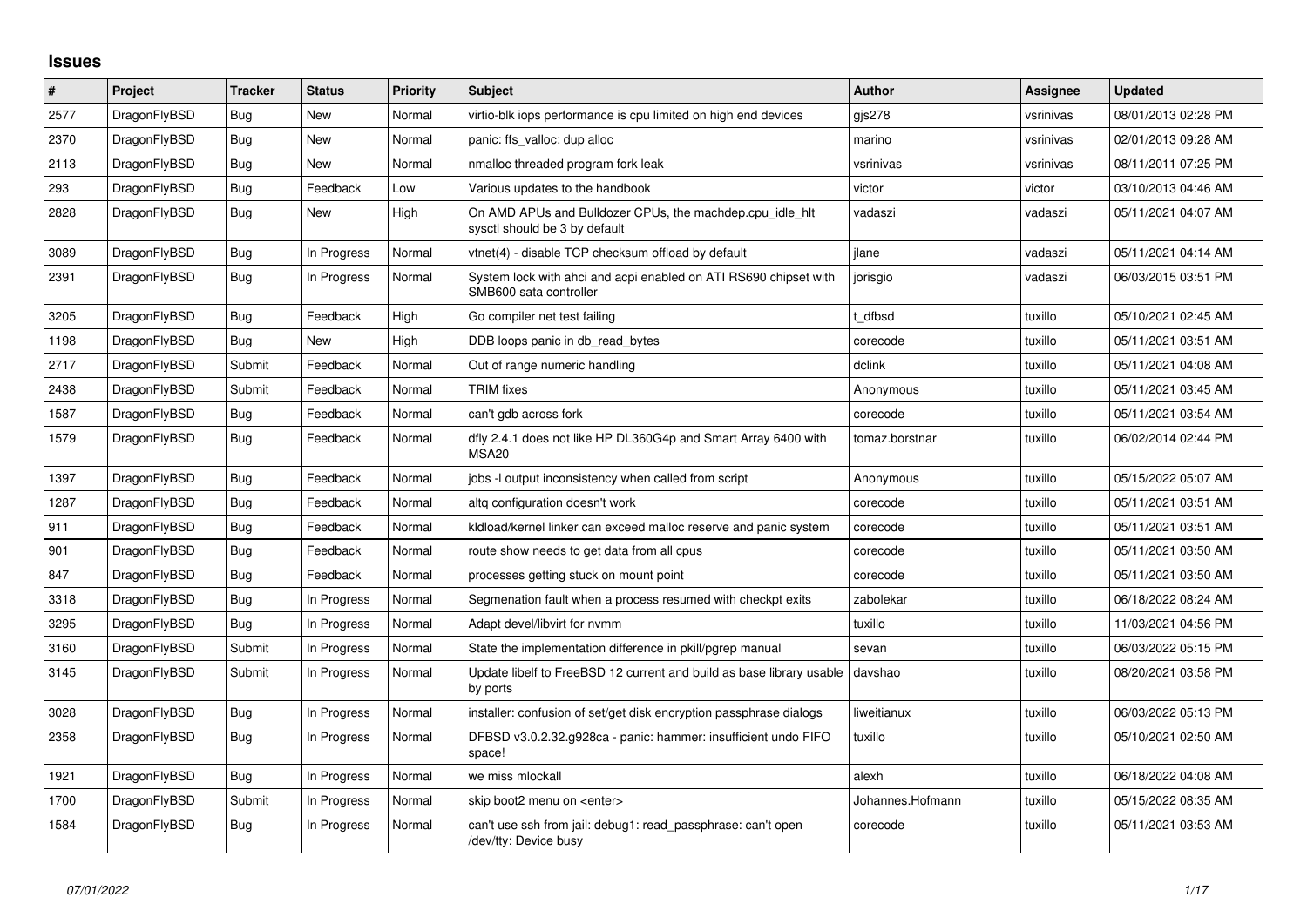| #    | Project      | <b>Tracker</b> | <b>Status</b> | <b>Priority</b> | Subject                                                                                      | <b>Author</b> | Assignee | <b>Updated</b>      |
|------|--------------|----------------|---------------|-----------------|----------------------------------------------------------------------------------------------|---------------|----------|---------------------|
| 1583 | DragonFlyBSD | <b>Bug</b>     | In Progress   | Normal          | panic: assertion: cursor->trans->sync_lock_refs > 0 in<br>hammer_recover_cursor              | corecode      | tuxillo  | 05/11/2021 03:53 AM |
| 1547 | DragonFlyBSD | <b>Bug</b>     | In Progress   | Normal          | disklabel64 automatic sizing                                                                 | corecode      | tuxillo  | 05/11/2021 03:52 AM |
| 1528 | DragonFlyBSD | <b>Bug</b>     | In Progress   | Normal          | ktrace does not show proper return values for pipe(2)                                        | corecode      | tuxillo  | 05/11/2021 03:52 AM |
| 1475 | DragonFlyBSD | Bug            | In Progress   | Normal          | kernel blocks with low memory and syscons setting a high res mode<br>/ scrollback            | corecode      | tuxillo  | 05/11/2021 03:52 AM |
| 1469 | DragonFlyBSD | Bug            | In Progress   | Normal          | Hammer history security concern                                                              | corecode      | tuxillo  | 05/11/2021 03:52 AM |
| 1390 | DragonFlyBSD | <b>Bug</b>     | In Progress   | Normal          | Use id_t type for {get,set}priority()                                                        | Anonymous     | tuxillo  | 07/05/2019 02:18 AM |
| 1030 | DragonFlyBSD | <b>Bug</b>     | In Progress   | Normal          | msdosfs umount panic                                                                         | corecode      | tuxillo  | 05/11/2021 03:51 AM |
| 998  | DragonFlyBSD | Bug            | In Progress   | Normal          | Unconfiguring a vn while it is mounted                                                       | rumcic        | tuxillo  | 05/11/2021 04:00 AM |
| 781  | DragonFlyBSD | <b>Bug</b>     | In Progress   | Normal          | fdisk uses wrong geometry on usb flash drives                                                | corecode      | tuxillo  | 05/11/2021 03:50 AM |
| 742  | DragonFlyBSD | <b>Bug</b>     | In Progress   | Normal          | umount problems with multiple mounts                                                         | corecode      | tuxillo  | 06/25/2022 04:02 AM |
| 3314 | DragonFlyBSD | <b>Bug</b>     | New           | Normal          | Bring virtio_console(4) from FreeBSD                                                         | tuxillo       | tuxillo  | 05/29/2022 08:24 AM |
| 2496 | DragonFlyBSD | <b>Bug</b>     | New           | Normal          | NTFS malloc limit exceeded                                                                   | plasmob       | tuxillo  | 02/19/2013 08:47 AM |
| 2416 | DragonFlyBSD | Bug            | New           | Normal          | ".' entry can be removed on mounted nfs filesystem                                           | ftigeot       | tuxillo  | 06/03/2014 04:40 AM |
| 1876 | DragonFlyBSD | <b>Bug</b>     | <b>New</b>    | Normal          | devfs in jail + logging out from console(ttyv1+) -> panic                                    | qhwt.dfly     | tuxillo  | 05/31/2022 03:24 PM |
| 1556 | DragonFlyBSD | <b>Bug</b>     | <b>New</b>    | Normal          | many processes stuck in "hmrrcm", system unusable                                            | corecode      | tuxillo  | 05/11/2021 03:52 AM |
| 1474 | DragonFlyBSD | <b>Bug</b>     | New           | Normal          | ithread 1 unexpectedly rescheduled                                                           | corecode      | tuxillo  | 05/11/2021 03:52 AM |
| 1442 | DragonFlyBSD | <b>Bug</b>     | New           | Normal          | blocking SIGSEGV and triggering a segment violation produces an<br>all CPU consuming process | corecode      | tuxillo  | 05/11/2021 03:52 AM |
| 1440 | DragonFlyBSD | <b>Bug</b>     | New           | Normal          | ptrace/gdb doesn't work after process blocks SIGTRAP                                         | corecode      | tuxillo  | 05/11/2021 03:52 AM |
| 1293 | DragonFlyBSD | <b>Bug</b>     | New           | Normal          | 2.2.1-REL Installer Request                                                                  | mk            | tuxillo  | 05/11/2021 04:00 AM |
| 731  | DragonFlyBSD | Bug            | New           | Normal          | system freeze on "slice too large"                                                           | corecode      | tuxillo  | 06/25/2022 04:01 AM |
| 2721 | DragonFlyBSD | Submit         | Feedback      | Low             | Some few zalloc calls to objcache ones replacements                                          | dclink        | tuxillo  | 05/11/2021 04:08 AM |
| 1428 | DragonFlyBSD | Bug            | Feedback      | Low             | POSIX.1e implementation is too old                                                           | hasso         | tuxillo  | 05/11/2021 04:00 AM |
| 1819 | DragonFlyBSD | <b>Bug</b>     | In Progress   | Low             | truss - Major revamping task list                                                            | tuxillo       | tuxillo  | 11/27/2021 08:45 AM |
| 2585 | DragonFlyBSD | <b>Bug</b>     | New           | Normal          | Dfly 3.4.3 on ESXi 5.1, HP Smart Array P410 passthrough<br>recognised, but not functioning   | yggdrasil     | swildner | 05/09/2022 08:14 AM |
| 2265 | DragonFlyBSD | Bug            | <b>New</b>    | Normal          | mbsrtowcs does not properly handle invalid mbstate t in ps                                   | c.turner1     | swildner | 01/10/2012 07:56 PM |
| 341  | DragonFlyBSD | <b>Bug</b>     | New           | Normal          | Vinum erroneously repors devices as busy                                                     | corecode      | swildner | 01/21/2012 04:50 AM |
| 2252 | DragonFlyBSD | <b>Bug</b>     | <b>New</b>    | Low             | snd hda not useable if loaded via /boot/loader.conf                                          | xbit          | swildner | 12/14/2011 12:23 AM |
| 1714 | DragonFlyBSD | <b>Bug</b>     | New           | Low             | hwpmc                                                                                        | alexh         | swildner | 08/18/2012 02:03 PM |
| 1302 | DragonFlyBSD | <b>Bug</b>     | In Progress   | Normal          | Checkpoint regression?                                                                       | sjg           | sjg      | 07/10/2013 05:22 PM |
| 1769 | DragonFlyBSD | <b>Bug</b>     | New           | Normal          | panic: assertion: _tp->tt_msg->tt_cpuid == mycpuid in<br>tcp_callout_active                  | pavalos       | sjg      | 05/15/2022 11:07 AM |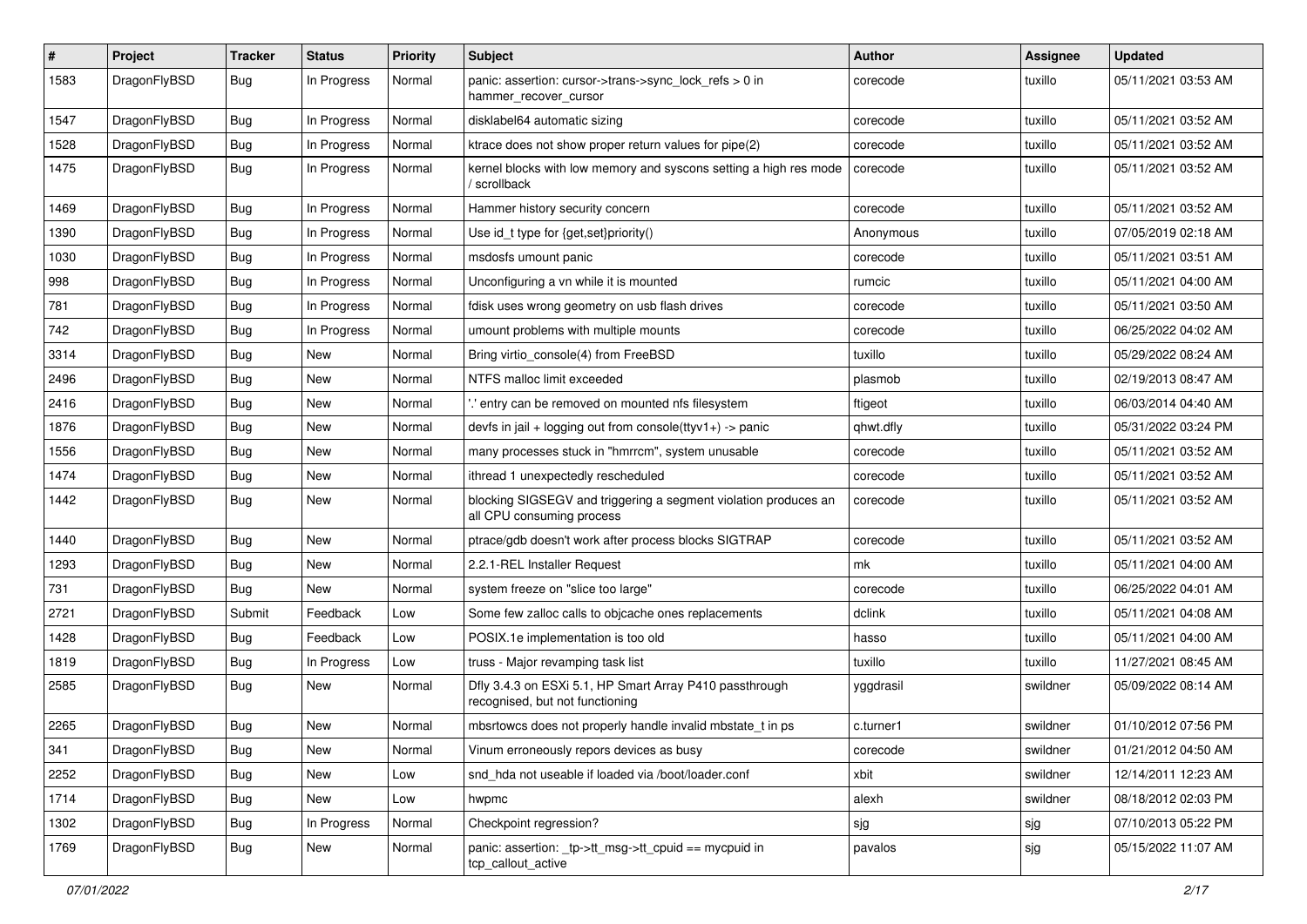| #    | Project      | <b>Tracker</b> | <b>Status</b> | <b>Priority</b> | <b>Subject</b>                                                                                                                                           | <b>Author</b> | Assignee  | <b>Updated</b>      |
|------|--------------|----------------|---------------|-----------------|----------------------------------------------------------------------------------------------------------------------------------------------------------|---------------|-----------|---------------------|
| 1532 | DragonFlyBSD | Bug            | New           | Low             | jemalloc doesn't work on DragonFly                                                                                                                       | hasso         | sjg       | 08/02/2011 01:14 AM |
| 2825 | DragonFlyBSD | Bug            | <b>New</b>    | High            | 3x dholient = hanging system (objoache exhausted)                                                                                                        | jaccovonb     | sepherosa | 05/11/2021 03:55 AM |
| 168  | DragonFlyBSD | Bug            | In Progress   | Normal          | Livelocked limit engaged while trying to setup IPW wireless                                                                                              | mschacht      | sepherosa | 05/11/2021 04:05 AM |
| 2822 | DragonFlyBSD | Bug            | New           | Normal          | USB 3.0 stick throws "reading primary partition table: error<br>accessing offset 000[] for 152" error, while the stick works on any<br>other OS I tested | revuwa        | profmakx  | 06/29/2015 05:56 AM |
| 2746 | DragonFlyBSD | Bug            | New           | Normal          | some fraction of xterms started from the xmonad window manager<br>aet killed with SIGALRM                                                                | isenmann      | profmakx  | 12/28/2014 02:51 AM |
| 600  | DragonFlyBSD | Bug            | New           | Low             | /sys/libkern/karc4random                                                                                                                                 | robin carev5  | profmakx  | 01/19/2015 03:07 AM |
| 2549 | DragonFlyBSD | Bug            | In Progress   | Normal          | netgraph7: Kernel page fault.                                                                                                                            | russiane39    | nant      | 05/10/2013 11:20 PM |
| 679  | DragonFlyBSD | Bug            | New           | Low             | Netgraph backward compatibility for old *LEN constants                                                                                                   | nant          | nant      | 02/18/2014 05:45 AM |
| 1969 | DragonFlyBSD | Bug            | New           | Normal          | pf-related network problem                                                                                                                               | pavalos       | lentferj  | 02/01/2011 06:57 PM |
| 385  | DragonFlyBSD | Bug            | Feedback      | Low             | Mail archive address removal                                                                                                                             | justin        | justin    | 03/09/2013 11:24 AM |
| 1964 | DragonFlyBSD | Bug            | <b>New</b>    | Normal          | iwn (panic assertion : wlan_assert_serialized)                                                                                                           | sjmm.ptr      | josepht   | 02/01/2011 12:57 PM |
| 1946 | DragonFlyBSD | Bug            | New           | Normal          | ieee80211 panic                                                                                                                                          | pavalos       | josepht   | 01/27/2011 06:00 PM |
| 2870 | DragonFlyBSD | Bug            | New           | High            | Broken text and icons when glamor acceleration is used                                                                                                   | 375gnu        | ftigeot   | 01/31/2016 12:13 AM |
| 1593 | DragonFlyBSD | Bug            | Feedback      | Normal          | panic: assertion: $ccb = ap > ap$ err $ccb$ in ahci put err $ccb$                                                                                        | ftigeot       | ftigeot   | 05/15/2022 05:09 AM |
| 3031 | DragonFlyBSD | Submit         | In Progress   | Normal          | Update drm/radeon to Linux 4.7.10 as much as possible                                                                                                    | davshao       | ftigeot   | 08/19/2021 12:33 PM |
| 1831 | DragonFlyBSD | Bug            | Feedback      | High            | HAMMER "malloc limit exceeded" panic                                                                                                                     | eocallaghan   | dillon    | 06/04/2022 04:38 AM |
| 2037 | DragonFlyBSD | Bug            | Feedback      | Normal          | Panic Bad link elm while building packages                                                                                                               | ftigeot       | dillon    | 04/21/2011 07:20 AM |
| 1411 | DragonFlyBSD | Bug            | Feedback      | Normal          | Burning doesn't work with ahci(4)                                                                                                                        | hasso         | dillon    | 05/11/2021 04:00 AM |
| 2819 | DragonFlyBSD | Bug            | In Progress   | Normal          | Random micro system freezes after a week of uptime                                                                                                       | ftigeot       | dillon    | 08/16/2015 08:46 PM |
| 3154 | DragonFlyBSD | Submit         | New           | Normal          | Update serial handling in bootloader                                                                                                                     | ddegroot      | dillon    | 11/06/2018 11:21 PM |
| 2092 | DragonFlyBSD | Bug            | New           | Normal          | Panic: Bad link elm 0x next->prev != elm                                                                                                                 | masterblaster | dillon    | 12/04/2011 12:49 PM |
| 1127 | DragonFlyBSD | Bug            | Feedback      | Low             | cdrom drive not detected                                                                                                                                 | tgr           | corecode  | 01/15/2015 08:55 AM |
| 2100 | DragonFlyBSD | <b>Bug</b>     | Feedback      | Normal          | devfs related panic                                                                                                                                      | sepherosa     | alexh     | 07/10/2011 02:29 PM |
| 2353 | DragonFlyBSD | Bug            | In Progress   | Normal          | panic: assertion "gd->gd_spinlocks_wr == 0" failed in<br>bsd4 schedulerclock                                                                             | jaydg         | alexh     | 11/28/2012 01:57 AM |
| 1430 | DragonFlyBSD | Bug            | New           | Normal          | Buggy w(1)?                                                                                                                                              | hasso         | alexh     | 11/24/2010 08:09 AM |
| 1538 | DragonFlyBSD | <b>Bug</b>     | New           | Low             | mountroot should probe file systems                                                                                                                      | corecode      | alexh     | 11/24/2010 06:35 PM |
| 3113 | DragonFlyBSD | <b>Bug</b>     | In Progress   | Urgent          | Booting vKernel fails due being out of swap space                                                                                                        | tcullen       |           | 05/11/2021 04:14 AM |
| 2499 | DragonFlyBSD | <b>Bug</b>     | In Progress   | Urgent          | DRAGONFLY_3_2 lockd not responding correctly                                                                                                             | Nerzhul       |           | 01/22/2013 12:47 PM |
| 2735 | DragonFlyBSD | <b>Bug</b>     | New           | Urgent          | iwn panics SYSSASSERT                                                                                                                                    | cnb           |           | 05/11/2021 03:55 AM |
| 2423 | DragonFlyBSD | <b>Bug</b>     | New           | Urgent          | After multiple panics/locks, hitting KKASSERT in<br>hammer_init_cursor                                                                                   | rumcic        |           | 09/18/2012 02:28 AM |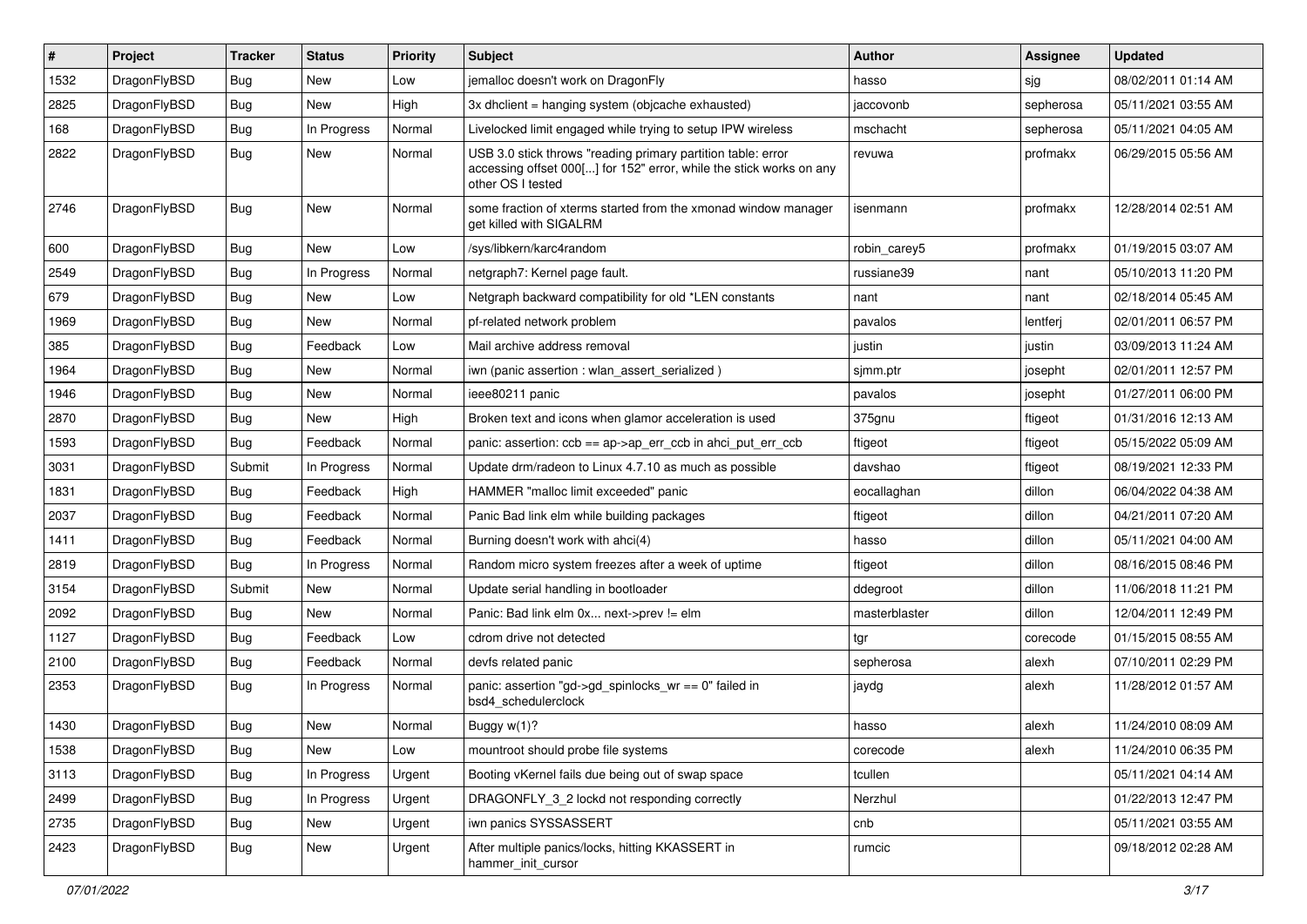| #    | Project      | <b>Tracker</b> | <b>Status</b> | <b>Priority</b> | Subject                                                                                                                                                     | Author            | Assignee | <b>Updated</b>      |
|------|--------------|----------------|---------------|-----------------|-------------------------------------------------------------------------------------------------------------------------------------------------------------|-------------------|----------|---------------------|
| 2141 | DragonFlyBSD | Bug            | <b>New</b>    | Urgent          | loader and/or documentation broken                                                                                                                          | sjg               |          | 01/20/2012 10:51 AM |
| 599  | DragonFlyBSD | <b>Bug</b>     | New           | Urgent          | 1.9.0 reproducable panic                                                                                                                                    | pavalos           |          | 12/22/2010 01:08 AM |
| 2638 | DragonFlyBSD | <b>Bug</b>     | Feedback      | High            | Fix machdep.pmap_mmu_optimize                                                                                                                               | tuxillo           |          | 05/11/2021 04:07 AM |
| 2396 | DragonFlyBSD | Bug            | Feedback      | High            | Latest 3.1 development version core dumps while destroying master<br><b>PFS</b>                                                                             | sgeorge           |          | 01/23/2013 04:10 PM |
| 2347 | DragonFlyBSD | Bug            | Feedback      | High            | Hammer PFSes destroy does not give back full space allocated to<br>PFS.                                                                                     | sgeorge           |          | 07/19/2012 01:11 AM |
| 3111 | DragonFlyBSD | <b>Bug</b>     | In Progress   | High            | Mouse lags every second heavily under X11                                                                                                                   | mneumann          |          | 12/12/2017 09:46 PM |
| 2296 | DragonFlyBSD | <b>Bug</b>     | In Progress   | High            | panic: assertion "m->wire count > 0" failed                                                                                                                 | thomas.nikolajsen |          | 08/30/2012 06:09 AM |
| 884  | DragonFlyBSD | <b>Bug</b>     | In Progress   | High            | Performance/memory problems under filesystem IO load                                                                                                        | hasso             |          | 05/11/2021 03:50 AM |
| 3266 | DragonFlyBSD | <b>Bug</b>     | New           | High            | Filesystems broken due to "KKASSERT(count &<br>TOK_COUNTMASK);"                                                                                             | tkusumi           |          | 03/15/2021 01:21 PM |
| 3240 | DragonFlyBSD | <b>Bug</b>     | New           | High            | compile error because of openssl with /usr/dports/security/rhash for<br>mysql 8 install                                                                     | <b>UlasSAYGIN</b> |          | 06/04/2020 08:05 AM |
| 3194 | DragonFlyBSD | Bug            | <b>New</b>    | High            | Hammer kernel crash on mirror-stream of PFS after upgrade<br>(assertion "cursor->flags &<br>HAMMER_CURSOR_ITERATE_CHECK" failed in<br>hammer_btree_iterate) | Anonymous         |          | 06/29/2019 01:32 PM |
| 3129 | DragonFlyBSD | Bug            | New           | High            | Kernel panic with 5.2.0 on A2SDi-4C-HLN4F                                                                                                                   | stateless         |          | 04/24/2018 12:50 AM |
| 3124 | DragonFlyBSD | <b>Bug</b>     | <b>New</b>    | High            | DragonFlyBSD 5.0.2 with Hammer2 with UEFI install doesn't boot                                                                                              | wiesl             |          | 06/18/2019 05:07 AM |
| 2930 | DragonFlyBSD | <b>Bug</b>     | <b>New</b>    | High            | 'objcache' causes panic during 'nfs readdir'                                                                                                                | tofergus          |          | 07/26/2016 01:09 PM |
| 2915 | DragonFlyBSD | Bug            | New           | High            | Hammer mirror-copy problem                                                                                                                                  | t dfbsd           |          | 08/25/2016 05:28 AM |
| 2736 | DragonFlyBSD | Bug            | <b>New</b>    | High            | kernel panics on acpi timer probe function                                                                                                                  | cnb               |          | 05/11/2021 03:55 AM |
| 2657 | DragonFlyBSD | <b>Bug</b>     | New           | High            | Needs acl to migrate our servers                                                                                                                            | ferney            |          | 03/31/2014 11:37 AM |
| 2547 | DragonFlyBSD | Bug            | <b>New</b>    | High            | crashed while doing a dry run of pkg_rolling-replace                                                                                                        | phma              |          | 04/18/2013 10:40 PM |
| 2495 | DragonFlyBSD | Bug            | New           | High            | DFBSD v3.3.0.960.g553fe7 - ocnt != 0" failed in<br>prop_object_release                                                                                      | tuxillo           |          | 05/31/2022 04:08 PM |
| 2421 | DragonFlyBSD | Bug            | <b>New</b>    | High            | Kernel panic: vm_fault: page 0xc0f70000 not busy!                                                                                                           | lentferj          |          | 10/03/2012 08:16 AM |
| 2140 | DragonFlyBSD | <b>Bug</b>     | <b>New</b>    | High            | hammer_io_delallocate panic with 'duplicate entry' message                                                                                                  | ttw               |          | 10/07/2011 12:22 PM |
| 2117 | DragonFlyBSD | <b>Bug</b>     | New           | High            | ACPI and/or bce(4) problem with 2.11.0.673.g0d557 on HP DL380<br>G <sub>6</sub>                                                                             | pauska            |          | 08/22/2011 10:15 AM |
| 2071 | DragonFlyBSD | Bug            | New           | High            | Panic on assertion: (int)(flg->seq - seq) > 0 in hammer_flusher_flush<br>after inode error                                                                  | vsrinivas         |          | 06/12/2011 07:59 AM |
| 1920 | DragonFlyBSD | <b>Bug</b>     | New           | High            | system hangs                                                                                                                                                | zhtw              |          | 11/22/2010 08:59 AM |
| 1185 | DragonFlyBSD | <b>Bug</b>     | New           | High            | need a tool to merge changes into /etc                                                                                                                      | wa1ter            |          | 02/18/2014 06:02 AM |
| 3152 | DragonFlyBSD | <b>Bug</b>     | Feedback      | Normal          | Console's size in ttyv0 and single user mode is sticking to 80x25,<br>while ttyv1 can make use of the whole screen                                          | overtime          |          | 02/24/2019 01:08 AM |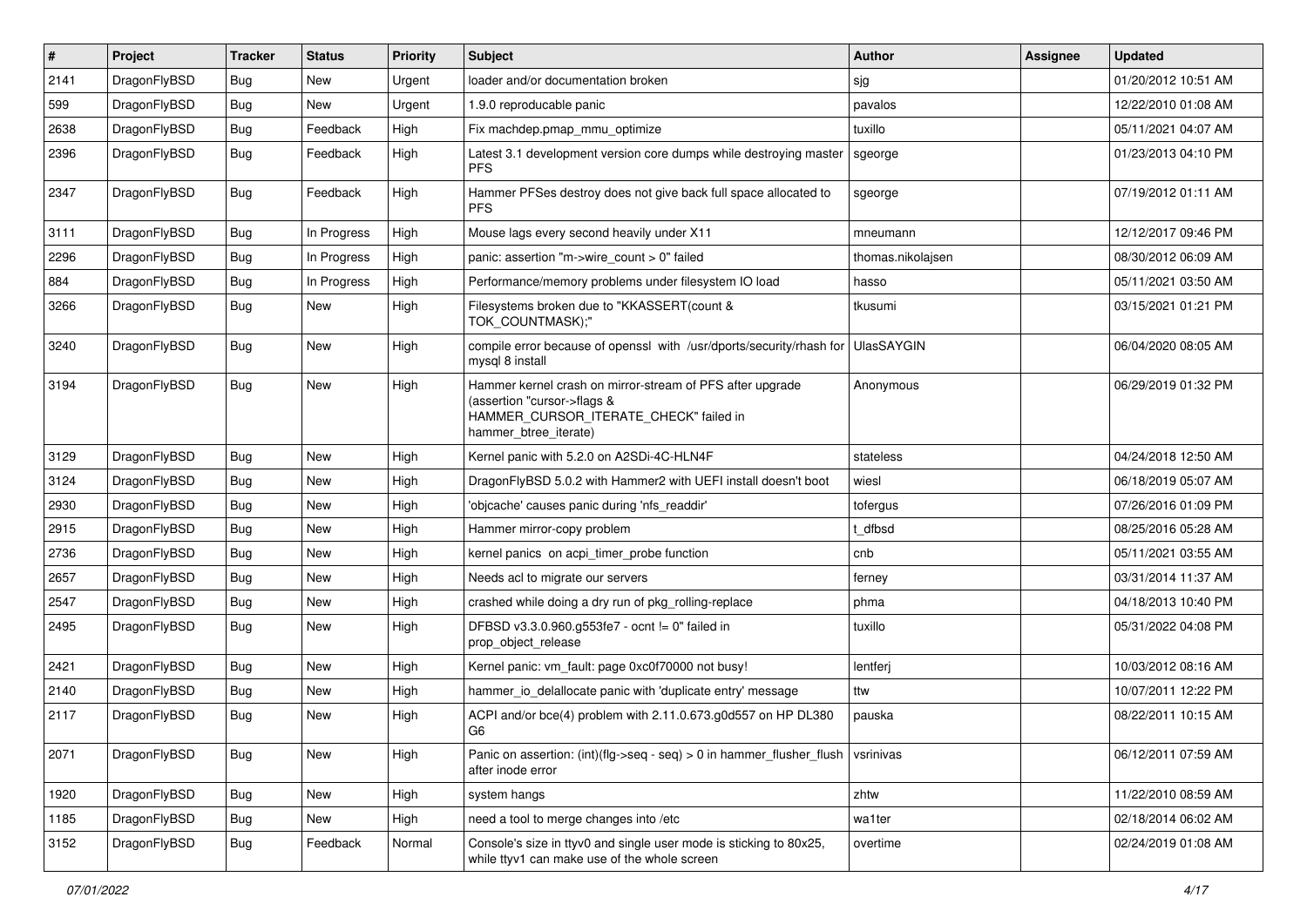| $\pmb{\#}$ | Project      | <b>Tracker</b> | <b>Status</b> | <b>Priority</b> | Subject                                                                                         | <b>Author</b>    | Assignee | <b>Updated</b>      |
|------------|--------------|----------------|---------------|-----------------|-------------------------------------------------------------------------------------------------|------------------|----------|---------------------|
| 2958       | DragonFlyBSD | Bug            | Feedback      | Normal          | Hammer FS dies during pruning after massive write load                                          | neilb            |          | 10/11/2016 04:20 AM |
| 2957       | DragonFlyBSD | Bug            | Feedback      | Normal          | swapoff -a followed by swapon -a doesn't give your swap back                                    | neilb            |          | 10/09/2016 04:17 AM |
| 2644       | DragonFlyBSD | Bug            | Feedback      | Normal          | 3.6.0-REL trap 9 on boot                                                                        | memmerto         |          | 11/27/2021 08:08 AM |
| 2617       | DragonFlyBSD | Bug            | Feedback      | Normal          | Possible issue with wireless mouse on 3.6 release                                               | FilippoMo        |          | 01/14/2015 03:42 PM |
| 2556       | DragonFlyBSD | Bug            | Feedback      | Normal          | DragonFly v3.5.0.81.gd3479 - Process signal weirdness                                           | tuxillo          |          | 12/17/2013 03:48 PM |
| 2459       | DragonFlyBSD | <b>Bug</b>     | Feedback      | Normal          | apic problems with HP Probook 4510s                                                             | thowe            |          | 11/27/2021 08:22 AM |
| 2288       | DragonFlyBSD | Bug            | Feedback      | Normal          | Random IO performance loss introduced since January 1st                                         | lentferj         |          | 01/23/2013 04:21 PM |
| 2090       | DragonFlyBSD | Bug            | Feedback      | Normal          | snd hda does not support headphone automute                                                     | justin           |          | 03/29/2012 08:03 PM |
| 2081       | DragonFlyBSD | Bug            | Feedback      | Normal          | Panic on device "detach" / "failure"                                                            | vsrinivas        |          | 02/29/2012 07:11 AM |
| 1860       | DragonFlyBSD | Bug            | Feedback      | Normal          | Panic while creating UFS fs on vn(4) for initrd                                                 | matthias         |          | 02/29/2012 07:16 AM |
| 1824       | DragonFlyBSD | <b>Bug</b>     | Feedback      | Normal          | kernel panic, x86, 2.7.3.859.ge5104                                                             | akirchhoff135014 |          | 03/10/2013 07:49 AM |
| 1745       | DragonFlyBSD | Bug            | Feedback      | Normal          | kmalloc panic                                                                                   | josepht          |          | 05/11/2021 04:05 AM |
| 1727       | DragonFlyBSD | <b>Bug</b>     | Feedback      | Normal          | CD boot panic (2.6.1) (usb?)                                                                    | kiril            |          | 05/15/2022 05:10 AM |
| 1718       | DragonFlyBSD | Bug            | Feedback      | Normal          | IDE disk drive not detected by x86_64 2.6.1 Live CD                                             | bcox             |          | 11/27/2021 08:25 AM |
| 1717       | DragonFlyBSD | Bug            | Feedback      | Normal          | HAMMER panic in hammer_cursor_down()                                                            | josepht1         |          | 05/11/2021 04:05 AM |
| 1672       | DragonFlyBSD | <b>Bug</b>     | Feedback      | Normal          | panic (trap 12) around btree_search() in 2.4.1-RELEASE                                          | floid            |          | 01/19/2015 03:36 AM |
| 1668       | DragonFlyBSD | <b>Bug</b>     | Feedback      | Normal          | Power button not working                                                                        | elekktretterr    |          | 03/10/2013 06:22 AM |
| 1618       | DragonFlyBSD | Bug            | Feedback      | Normal          | collision for 'struct pmap' when using RPC and <sys user.h=""></sys>                            | carenas          |          | 05/11/2021 04:05 AM |
| 1613       | DragonFlyBSD | Bug            | Feedback      | Normal          | USB Keyboard not working on master                                                              | elekktretterr    |          | 05/11/2021 04:05 AM |
| 1592       | DragonFlyBSD | Bug            | Feedback      | Normal          | AcpiOSUnmapMemory: Warning, deallocation did not track<br>allocation.                           | eocallaghan      |          | 06/02/2014 07:45 AM |
| 1591       | DragonFlyBSD | Bug            | Feedback      | Normal          | Lenovo X301 hangs with AHCI Driver CMD TIMEOUT<br>STS=d0 <bsy></bsy>                            | eocallaghan      |          | 05/11/2021 04:05 AM |
| 1580       | DragonFlyBSD | Bug            | Feedback      | Normal          | Panic (Fatal trap 12: page fault while in kernel mode) while playing<br>with pf and netif names | rumcic           |          | 12/21/2018 01:21 AM |
| 1577       | DragonFlyBSD | Bug            | Feedback      | Normal          | panic: assertion: leaf->base.obj_id == ip->obj_id in<br>hammer_ip_delete_range                  | qhwt+dfly        |          | 05/11/2021 04:01 AM |
| 1563       | DragonFlyBSD | Bug            | Feedback      | Normal          | reset(1) doesn't reset terminal to the defaults                                                 | hasso            |          | 03/10/2013 04:17 AM |
| 1560       | DragonFlyBSD | <b>Bug</b>     | Feedback      | Normal          | Unable to modify partition table on ThinkPad T61p during install                                | rehsack          |          | 01/15/2015 08:57 AM |
| 1521       | DragonFlyBSD | <b>Bug</b>     | Feedback      | Normal          | amd64 2.4 livecd won't mount root at boot                                                       | bolapara         |          | 01/28/2018 03:45 AM |
| 1489       | DragonFlyBSD | Bug            | Feedback      | Normal          | panic: ufs_dirbad: bad dir                                                                      | rumcic           |          | 03/10/2013 04:34 AM |
| 1486       | DragonFlyBSD | Bug            | Feedback      | Normal          | Interrupt storm related to SATA DVD device                                                      | hasso            |          | 05/11/2021 04:01 AM |
| 1481       | DragonFlyBSD | Bug            | Feedback      | Normal          | panic: assertion: kva_p(buf) in soopt_from_kbuf (after ipfw pipe<br>show, 2.2.1-R)              | combiner         |          | 05/11/2021 04:01 AM |
| 1456       | DragonFlyBSD | Bug            | Feedback      | Normal          | Microsoft wireless desktop problems                                                             | elekktretterr    |          | 01/15/2015 08:34 AM |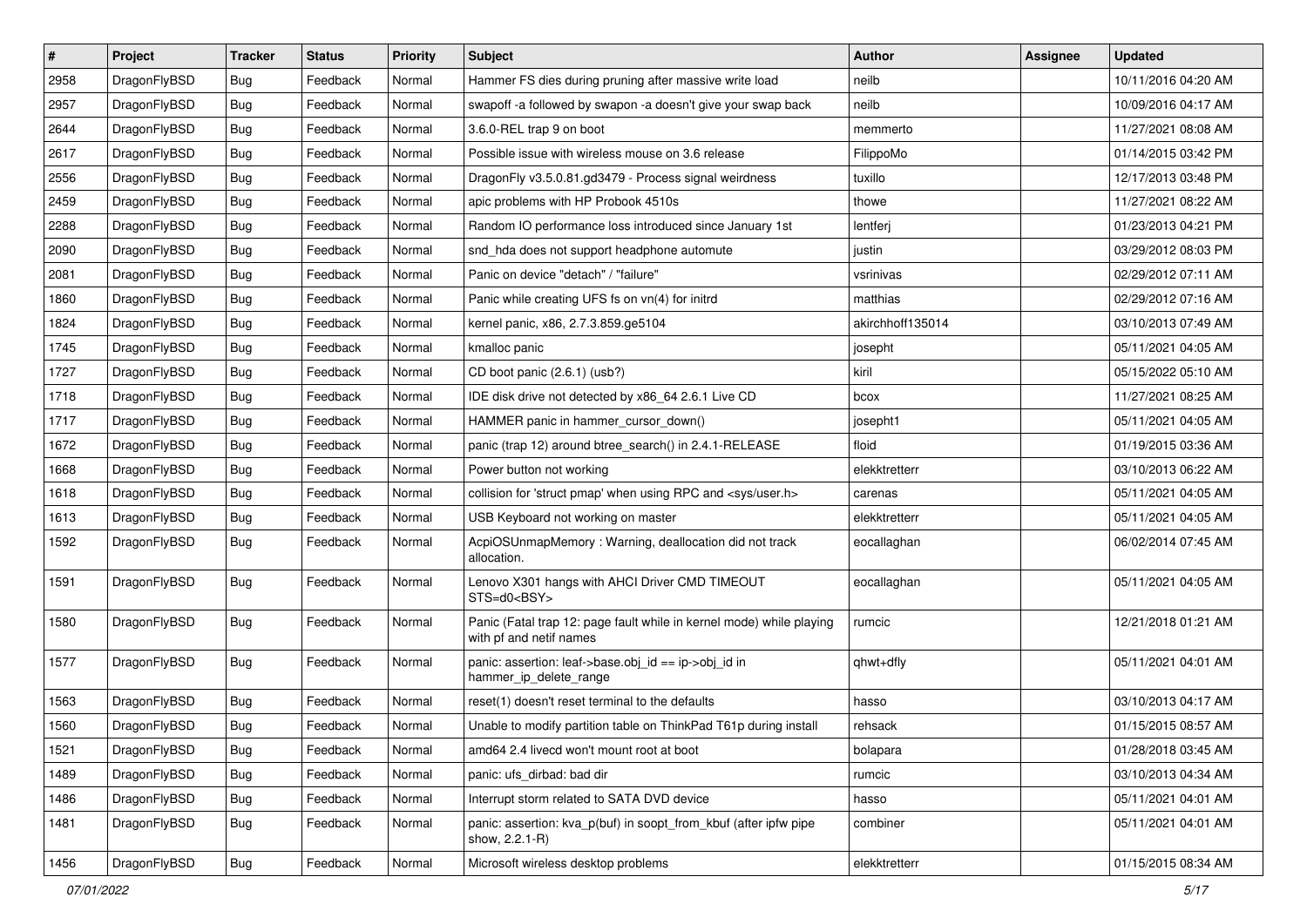| $\sharp$ | Project      | <b>Tracker</b> | <b>Status</b> | <b>Priority</b> | Subject                                                                                                                                                   | <b>Author</b>  | Assignee | <b>Updated</b>      |
|----------|--------------|----------------|---------------|-----------------|-----------------------------------------------------------------------------------------------------------------------------------------------------------|----------------|----------|---------------------|
| 1454     | DragonFlyBSD | Bug            | Feedback      | Normal          | Unable to boot from external USB DVD drive                                                                                                                | elekktretterr  |          | 05/11/2021 04:01 AM |
| 1448     | DragonFlyBSD | <b>Bug</b>     | Feedback      | Normal          | panic: assertion: _tp->tt_msg->tt_cpuid == mycpuid in<br>tcp_callout_active tcp_output tcp_usr_send netmsg_pru_send<br>netmsg_service tcpmsg_service_loop | dillon         |          | 05/11/2021 04:00 AM |
| 1429     | DragonFlyBSD | Bug            | Feedback      | Normal          | vkernel bug - "mfree: m->m_nextpkt != NULL"                                                                                                               | dillon         |          | 05/11/2021 04:00 AM |
| 1387     | DragonFlyBSD | Bug            | Feedback      | Normal          | zero-size malloc and ps: kvm_getprocs: Bad address                                                                                                        | qhwt+dfly      |          | 05/11/2021 04:00 AM |
| 1332     | DragonFlyBSD | Bug            | Feedback      | Normal          | DFBSD 2.2 - Booting usbcdrom/usbsticks on thinkpad hangs on<br>"BTX Halted"                                                                               | tuxillo        |          | 05/11/2021 04:00 AM |
| 1330     | DragonFlyBSD | Bug            | Feedback      | Normal          | Hammer, usb disk, SYNCHRONIZE CACHE failure                                                                                                               | josepht        |          | 06/02/2014 04:56 AM |
| 1282     | DragonFlyBSD | Bug            | Feedback      | Normal          | panic (trap 12) when booting SMP kernel on Atom 330 (dual core)                                                                                           | tomaz.borstnar |          | 05/11/2021 04:00 AM |
| 1250     | DragonFlyBSD | <b>Bug</b>     | Feedback      | Normal          | Panic upon plugging an USB flash drive into the machine                                                                                                   | rumcic         |          | 03/10/2013 05:17 AM |
| 1249     | DragonFlyBSD | <b>Bug</b>     | Feedback      | Normal          | panic: ffs_vfree: freeing free inode                                                                                                                      | rumcic         |          | 03/10/2013 05:13 AM |
| 1144     | DragonFlyBSD | Bug            | Feedback      | Normal          | Incorrect clock under KVM                                                                                                                                 | msylvan        |          | 03/09/2013 01:17 PM |
| 1101     | DragonFlyBSD | Bug            | Feedback      | Normal          | ohci related panic                                                                                                                                        | polachok       |          | 05/11/2021 04:00 AM |
| 979      | DragonFlyBSD | Bug            | Feedback      | Normal          | Failure-prone USB mass storage (SB600? msdosfs? CAM?)                                                                                                     | floid          |          | 01/15/2015 08:38 AM |
| 846      | DragonFlyBSD | Bug            | Feedback      | Normal          | USB bugs:usb mouse can't used!                                                                                                                            | frankning      |          | 01/15/2015 08:36 AM |
| 806      | DragonFlyBSD | <b>Bug</b>     | Feedback      | Normal          | boot error on MacBook                                                                                                                                     | tralamazza     |          | 06/04/2022 05:28 AM |
| 570      | DragonFlyBSD | Bug            | Feedback      | Normal          | 1.8.x: ACPI problems                                                                                                                                      | qhwt+dfly      |          | 06/02/2014 03:45 AM |
| 243      | DragonFlyBSD | Bug            | Feedback      | Normal          | weird behavior in the shell                                                                                                                               | swildner       |          | 05/31/2022 02:51 PM |
| 3317     | DragonFlyBSD | Bug            | In Progress   | Normal          | Network vtnet0 not working on Hetzner cloud                                                                                                               | mneumann       |          | 06/18/2022 03:55 AM |
| 3310     | DragonFlyBSD | Bug            | In Progress   | Normal          | NVMM+QEMU fail to boot with UEFI: Mem Assist Failed<br>[gpa=0xfffffff0]                                                                                   | liweitianux    |          | 01/11/2022 03:22 PM |
| 3299     | DragonFlyBSD | <b>Bug</b>     | In Progress   | Normal          | DragonFlyBSD reports utterly wrong uptime (most of the time, right<br>after booting in)                                                                   | adrian         |          | 11/11/2021 01:43 PM |
| 3269     | DragonFlyBSD | <b>Bug</b>     | In Progress   | Normal          | Is double-buffer'd buf still required by HAMMER2 ?                                                                                                        | tkusumi        |          | 05/12/2021 04:09 PM |
| 3021     | DragonFlyBSD | Bug            | In Progress   | Normal          | sys/dev/drm/i915/i915_gem_stolen.c:115]: (error) Signed integer<br>overflow for expression '65535<<20'                                                    | dcb            |          | 04/11/2017 12:46 PM |
| 3011     | DragonFlyBSD | <b>Bug</b>     | In Progress   | Normal          | dragonfly/sys/dev/netif/re/re.c: suspicious code?                                                                                                         | dcb            |          | 07/29/2017 01:26 AM |
| 2731     | DragonFlyBSD | Bug            | In Progress   | Normal          | Screen full of random colors when starting Xorg with Intel Haswell<br>HD Graphics P4600                                                                   | jkatzmaier     |          | 11/12/2014 04:08 PM |
| 2414     | DragonFlyBSD | <b>Bug</b>     | In Progress   | Normal          | Lenovo S10 acpi freeze (not new)                                                                                                                          | davshao        |          | 05/11/2021 04:13 AM |
| 2360     | DragonFlyBSD | <b>Bug</b>     | In Progress   | Normal          | Wishlist: virtio driver import                                                                                                                            | vsrinivas      |          | 06/04/2022 04:16 AM |
| 2351     | DragonFlyBSD | <b>Bug</b>     | In Progress   | Normal          | DFBSD v3.1.0.579.g44ccf - Stuck during startup, random freezes                                                                                            | tuxillo        |          | 04/24/2012 08:21 AM |
| 2345     | DragonFlyBSD | <b>Bug</b>     | In Progress   | Normal          | DFBSD v3.1.0.457.gd679f - NFS panic on diskless station                                                                                                   | tuxillo        |          | 04/07/2012 05:22 PM |
| 2282     | DragonFlyBSD | <b>Bug</b>     | In Progress   | Normal          | gdb segfaults with certain corefiles                                                                                                                      | tuxillo        |          | 01/18/2012 04:40 PM |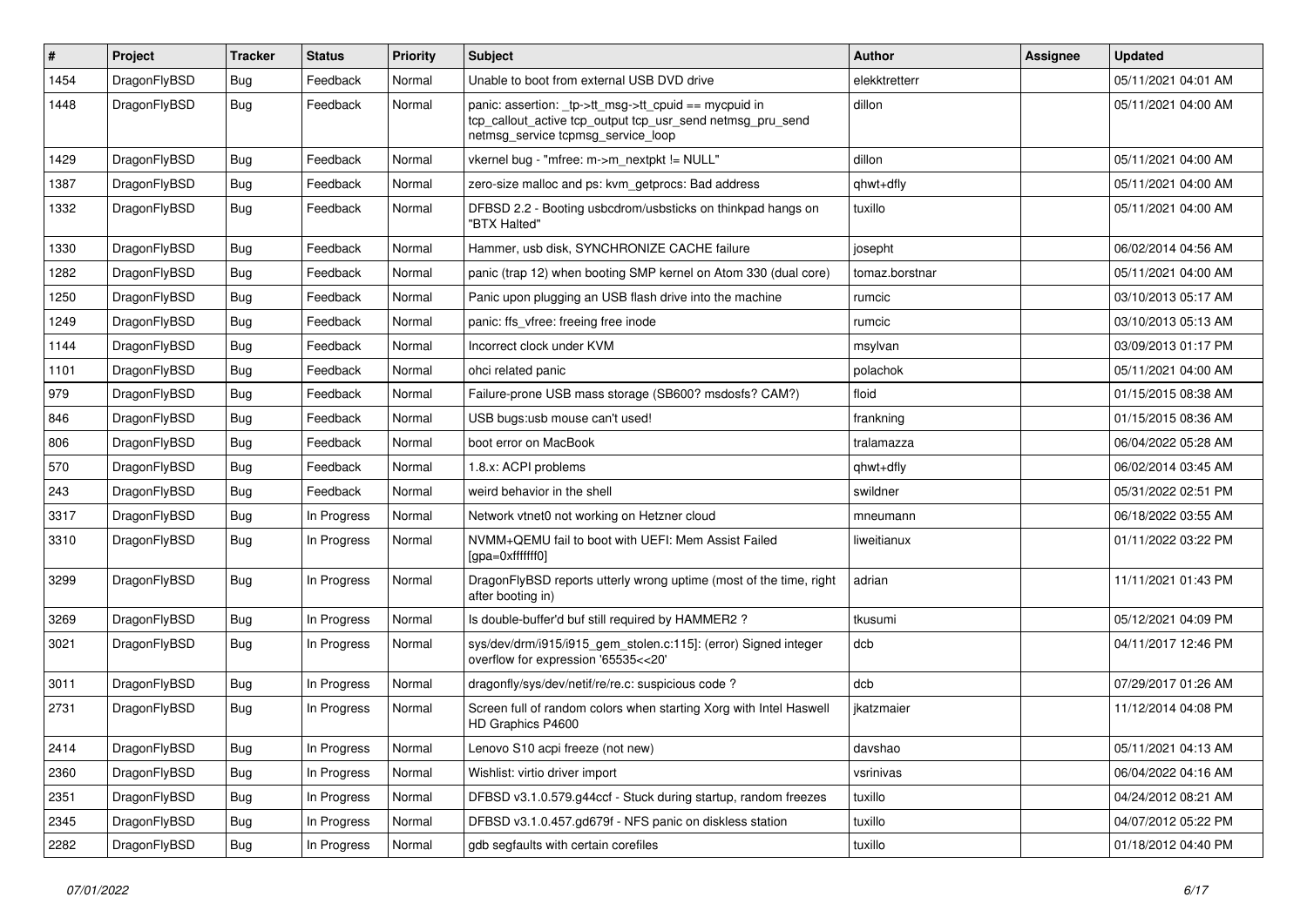| $\pmb{\#}$ | Project      | <b>Tracker</b> | <b>Status</b> | <b>Priority</b> | <b>Subject</b>                                                                                          | <b>Author</b>   | Assignee | <b>Updated</b>      |
|------------|--------------|----------------|---------------|-----------------|---------------------------------------------------------------------------------------------------------|-----------------|----------|---------------------|
| 2013       | DragonFlyBSD | Bug            | In Progress   | Normal          | oversized DMA request loop                                                                              | josepht         |          | 05/11/2021 04:06 AM |
| 1749       | DragonFlyBSD | <b>Bug</b>     | In Progress   | Normal          | HAMMER fsstress panic in hammer_flush_inode_core<br>'ip->flush state != HAMMER FST FLUSH'               | vsrinivas       |          | 05/11/2021 04:06 AM |
| 1744       | DragonFlyBSD | <b>Bug</b>     | In Progress   | Normal          | HAMMER fsstress panic in hammer_setup_child_callback                                                    | vsrinivas       |          | 05/11/2021 04:05 AM |
| 1669       | DragonFlyBSD | Bug            | In Progress   | Normal          | Drive wont open using button                                                                            | elekktretterr   |          | 02/29/2012 12:05 PM |
| 1661       | DragonFlyBSD | Bug            | In Progress   | Normal          | panic on password entry mount smb filesystem                                                            | vsrinivas       |          | 11/27/2021 08:29 AM |
| 1502       | DragonFlyBSD | <b>Bug</b>     | In Progress   | Normal          | Lock while deleting files from nohistory HAMMER directories                                             | hasso           |          | 03/10/2013 04:28 AM |
| 1398       | DragonFlyBSD | Submit         | In Progress   | Normal          | hdestroy(3) restricts hash key to point to malloc'ed space                                              | Anonymous       |          | 08/20/2021 04:06 PM |
| 1368       | DragonFlyBSD | <b>Bug</b>     | In Progress   | Normal          | suspend signal race?                                                                                    | qhwt+dfly       |          | 05/11/2021 03:51 AM |
| 1336       | DragonFlyBSD | Bug            | In Progress   | Normal          | Still looking for reports of missed directory entries w/ HAMMER                                         | dillon          |          | 05/11/2021 04:00 AM |
| 1307       | DragonFlyBSD | <b>Bug</b>     | In Progress   | Normal          | hammer tid -2 shows unexpected result                                                                   | corecode        |          | 10/18/2016 05:29 PM |
| 1218       | DragonFlyBSD | <b>Bug</b>     | In Progress   | Normal          | panic: assertion: $error == 0$ in hammer start transaction                                              | rumcic          |          | 05/11/2021 04:00 AM |
| 1181       | DragonFlyBSD | Bug            | In Progress   | Normal          | ACX111 panic                                                                                            | elekktretterr   |          | 05/11/2021 04:00 AM |
| 604        | DragonFlyBSD | Bug            | In Progress   | Normal          | 1.8.1-RELEASE - clock runs fast on mainboard ASUS P5A-B                                                 | yeti            |          | 05/11/2021 03:55 AM |
| 331        | DragonFlyBSD | <b>Bug</b>     | In Progress   | Normal          | ftpsesame (aka Bridging S01E03)                                                                         | bastyaelvtars   |          | 03/09/2013 12:28 PM |
| 3319       | DragonFlyBSD | <b>Bug</b>     | <b>New</b>    | Normal          | setproctitle() calls can change effect of later setproctitle() calls                                    | tonyc           |          | 06/29/2022 06:10 PM |
| 3316       | DragonFlyBSD | <b>Bug</b>     | <b>New</b>    | Normal          | hammer2 dirent create() allows creating >1 dirents with the same<br>name                                | tkusumi         |          | 06/05/2022 12:35 PM |
| 3313       | DragonFlyBSD | <b>Bug</b>     | <b>New</b>    | Normal          | Can't boot from my live USB at all. The kernel loading process<br>hangs.                                | rempas          |          | 06/03/2022 12:16 AM |
| 3312       | DragonFlyBSD | Submit         | <b>New</b>    | Normal          | hammer2: redundant chain modify after chain creation                                                    | tkusumi         |          | 05/15/2022 01:35 PM |
| 3302       | DragonFlyBSD | <b>Bug</b>     | <b>New</b>    | Normal          | Will not boot on System76 Lemur Pro (lemp10)                                                            | piecuch         |          | 11/03/2021 10:21 AM |
| 3301       | DragonFlyBSD | Bug            | <b>New</b>    | Normal          | Gkrellm from the packages is not showing logged in users in main<br>window, logged in users always == 0 | adrian          |          | 01/08/2022 04:24 AM |
| 3300       | DragonFlyBSD | <b>Bug</b>     | <b>New</b>    | Normal          | Running Xvnc from TigerVNC package through the INETD daemon<br>in TCP WAIT mode fails hard              | adrian          |          | 01/08/2022 04:25 AM |
| 3298       | DragonFlyBSD | <b>Bug</b>     | <b>New</b>    | Normal          | Running "w" and having logged in via XDM through VNC, "w" prints<br>an extra error message              | piecuch         |          | 10/25/2021 09:16 AM |
| 3284       | DragonFlyBSD | <b>Bug</b>     | <b>New</b>    | Normal          | Wrong towlower() result for U+038A                                                                      | bhaible         |          | 07/10/2021 03:34 AM |
| 3283       | DragonFlyBSD | Bug            | <b>New</b>    | Normal          | mknodat() cannot create FIFOs                                                                           | bhaible         |          | 07/10/2021 03:34 AM |
| 3282       | DragonFlyBSD | <b>Bug</b>     | <b>New</b>    | Normal          | unexpected errno value from fopen()                                                                     | bhaible         |          | 07/10/2021 03:34 AM |
| 3281       | DragonFlyBSD | Bug            | New           | Normal          | Crash after leaving unattended for a while                                                              | bhaible         |          | 07/10/2021 03:32 AM |
| 3280       | DragonFlyBSD | <b>Bug</b>     | <b>New</b>    | Normal          | KMS console and i915(4) not working in 6.0                                                              | cmusser         |          | 07/10/2021 03:35 AM |
| 3278       | DragonFlyBSD | Bug            | <b>New</b>    | Normal          | Second screen image is distorted                                                                        | arcade@b1t.name |          | 07/10/2021 03:36 AM |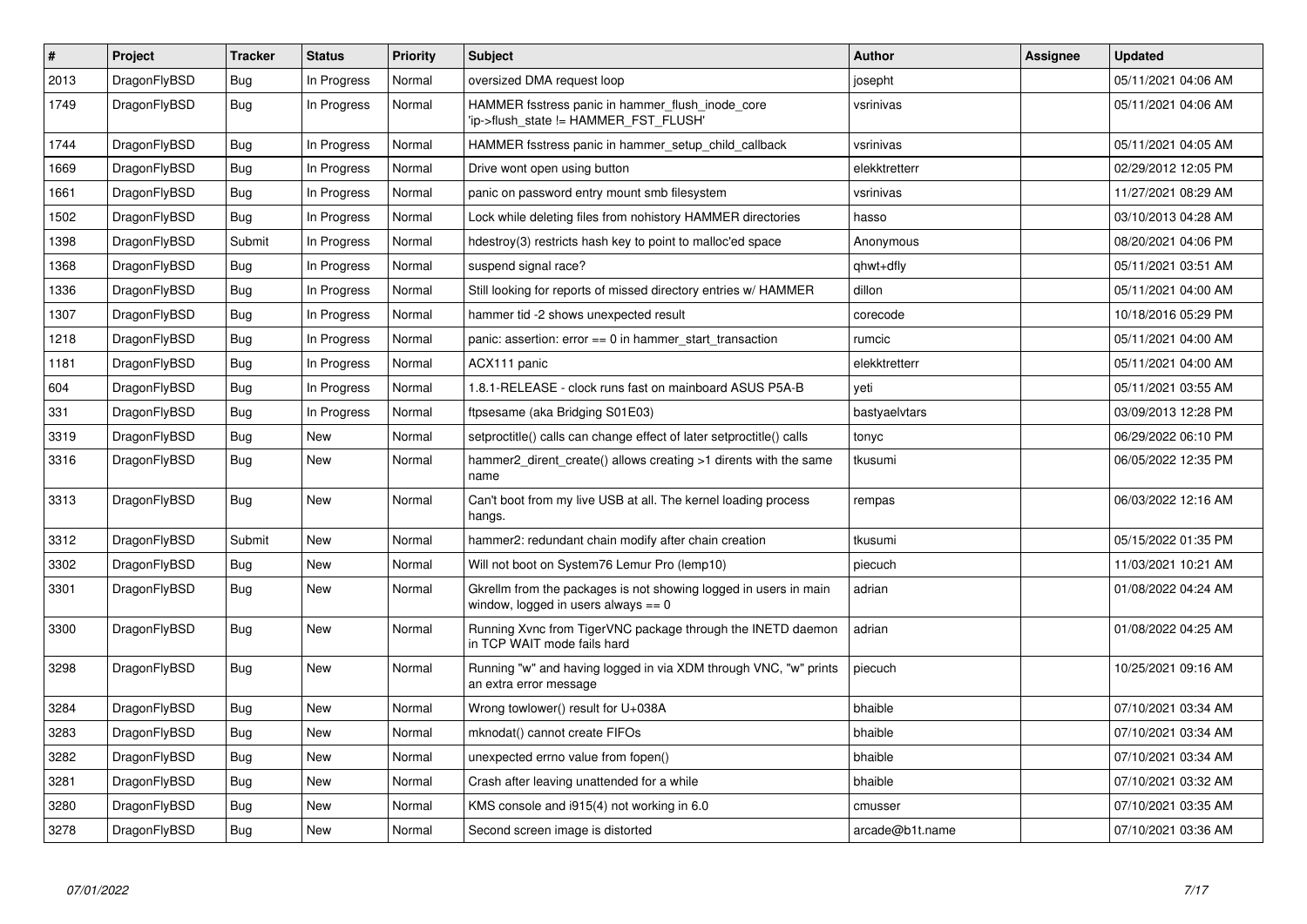| $\sharp$ | Project      | <b>Tracker</b> | <b>Status</b> | <b>Priority</b> | Subject                                                                                 | Author            | Assignee | <b>Updated</b>      |
|----------|--------------|----------------|---------------|-----------------|-----------------------------------------------------------------------------------------|-------------------|----------|---------------------|
| 3276     | DragonFlyBSD | Submit         | <b>New</b>    | Normal          | Add option controlling whether gpt expand expands the last partition<br>(needs testing) | falsifian         |          | 07/10/2021 03:35 AM |
| 3252     | DragonFlyBSD | Bug            | <b>New</b>    | Normal          | tcsetattr/tcgetattr set errno incorrectly on non-TTY                                    | tonyc             |          | 10/26/2020 09:34 PM |
| 3249     | DragonFlyBSD | <b>Bug</b>     | <b>New</b>    | Normal          | HAMMER2 fsync(2) not working properly                                                   | tkusumi           |          | 09/21/2020 07:07 AM |
| 3247     | DragonFlyBSD | Bug            | <b>New</b>    | Normal          | Kernel panic doing nothing much                                                         | phma              |          | 09/12/2020 11:40 PM |
| 3246     | DragonFlyBSD | <b>Bug</b>     | <b>New</b>    | Normal          | HAMMER2 unable to handle ENOSPC properly                                                | tkusumi           |          | 09/04/2020 11:11 AM |
| 3245     | DragonFlyBSD | <b>Bug</b>     | <b>New</b>    | Normal          | panic: free: guard1x fail, i915 load from loader.conf                                   | polachok          |          | 08/21/2020 10:36 AM |
| 3243     | DragonFlyBSD | <b>Bug</b>     | <b>New</b>    | Normal          | SMART status not reported properly for SSD disks                                        | daftaupe          |          | 09/09/2020 11:03 PM |
| 3239     | DragonFlyBSD | <b>Bug</b>     | New           | Normal          | unable to SIGKILL glitched emacs                                                        | piecuch           |          | 05/26/2020 03:30 AM |
| 3238     | DragonFlyBSD | Bug            | <b>New</b>    | Normal          | race conditions when printing from vkernel console                                      | piecuch           |          | 05/19/2020 02:50 PM |
| 3235     | DragonFlyBSD | <b>Bug</b>     | <b>New</b>    | Normal          | Kernel panic in devfs_vnops.c                                                           | mneumann          |          | 04/28/2020 07:00 AM |
| 3231     | DragonFlyBSD | Bug            | New           | Normal          | wifi drops on 5.8                                                                       | tse               |          | 04/06/2020 05:08 AM |
| 3227     | DragonFlyBSD | Submit         | <b>New</b>    | Normal          | Add HAMMER2 instructions in the installation medium README                              | daftaupe          |          | 03/26/2020 03:34 PM |
| 3226     | DragonFlyBSD | Bug            | New           | Normal          | Xorg freezes in vm: thread stuck in "objtrm1"                                           | peeter            |          | 04/08/2020 02:10 AM |
| 3225     | DragonFlyBSD | Bug            | <b>New</b>    | Normal          | nfsd freeze when using gemu                                                             | tse               |          | 03/17/2020 11:52 AM |
| 3224     | DragonFlyBSD | Bug            | <b>New</b>    | Normal          | Kernel panic when trying to ping6                                                       | zhtw              |          | 03/08/2020 08:55 AM |
| 3222     | DragonFlyBSD | <b>Bug</b>     | <b>New</b>    | Normal          | gcc - undefined reference to '_atomic_load' (missing libatomic?)                        | mneumann          |          | 02/08/2020 02:45 AM |
| 3219     | DragonFlyBSD | Bug            | <b>New</b>    | Normal          | x11/xorg port can not be build                                                          | <b>UlasSAYGIN</b> |          | 03/31/2020 08:57 AM |
| 3218     | DragonFlyBSD | <b>Bug</b>     | New           | Normal          | Kernel panics are not sent to comconsole when booted over EFI                           | mqudsi            |          | 12/02/2019 08:52 PM |
| 3217     | DragonFlyBSD | <b>Bug</b>     | <b>New</b>    | Normal          | rescue tools: make install fails if rescue folder doesn't exist                         | t dfbsd           |          | 11/27/2019 08:16 PM |
| 3215     | DragonFlyBSD | <b>Bug</b>     | New           | Normal          | Hang in tcdrain(3) after write(3)                                                       | noloader          |          | 11/25/2019 03:08 PM |
| 3209     | DragonFlyBSD | <b>Bug</b>     | <b>New</b>    | Normal          | svc has some minor bugs                                                                 | arcade@b1t.name   |          | 10/24/2019 09:08 AM |
| 3208     | DragonFlyBSD | Bug            | <b>New</b>    | Normal          | Crash related to nfsd                                                                   | tse               |          | 06/11/2020 05:52 AM |
| 3206     | DragonFlyBSD | Submit         | New           | Normal          | update psm/kbd to FreeBSD 12.0 code                                                     | htse              |          | 10/05/2019 03:49 PM |
| 3201     | DragonFlyBSD | Submit         | <b>New</b>    | Normal          | Fixes make search display                                                               | htse              |          | 08/20/2021 04:02 PM |
| 3199     | DragonFlyBSD | Bug            | New           | Normal          | PFS label not found panic                                                               | tse               |          | 08/21/2019 03:51 AM |
| 3197     | DragonFlyBSD | <b>Bug</b>     | New           | Normal          | DragonFly upgrades                                                                      | tse               |          | 04/18/2020 04:18 PM |
| 3196     | DragonFlyBSD | Bug            | New           | Normal          | test issue after redmine upgrade (2)                                                    | tuxillo           |          | 07/05/2019 04:33 AM |
| 3189     | DragonFlyBSD | <b>Bug</b>     | New           | Normal          | Allow DragonFly Mail Agent to accept an alternate config via<br>command line switch     | iang              |          | 08/16/2021 12:42 AM |
| 3184     | DragonFlyBSD | <b>Bug</b>     | New           | Normal          | tsleep(9) return value when PCATCH specified                                            | tkusumi           |          | 04/03/2019 06:49 AM |
| 3170     | DragonFlyBSD | <b>Bug</b>     | New           | Normal          | repeatable nfsd crash                                                                   | tse               |          | 06/11/2020 05:52 AM |
| 3165     | DragonFlyBSD | <b>Bug</b>     | New           | Normal          | Looping at boot time                                                                    | gop               |          | 12/28/2018 01:04 PM |
| 3157     | DragonFlyBSD | <b>Bug</b>     | New           | Normal          | TP-Link UE300 not working in 5.2-RELEASE                                                | tuxillo           |          | 11/15/2018 02:08 PM |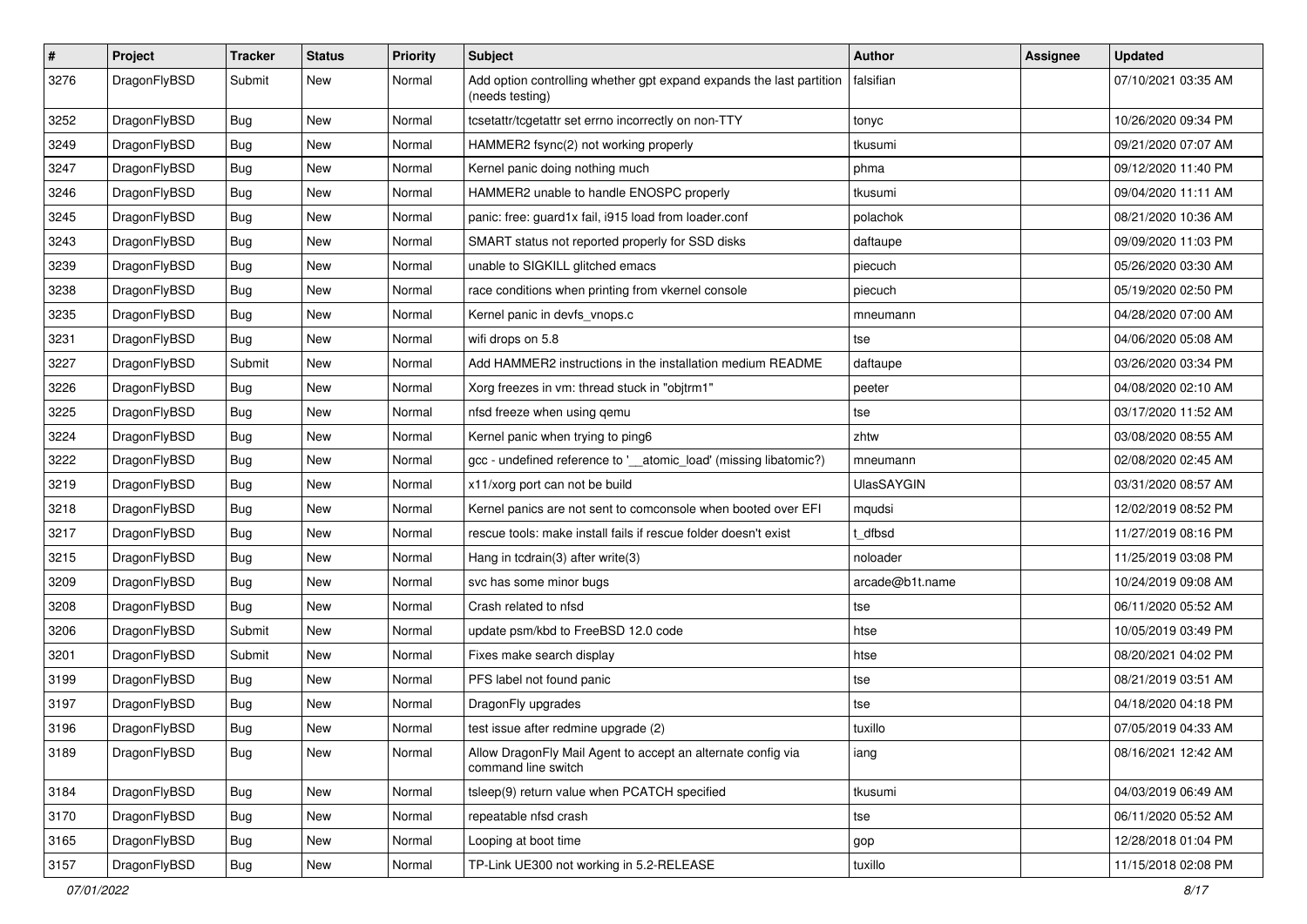| $\vert$ # | Project      | <b>Tracker</b> | <b>Status</b> | <b>Priority</b> | Subject                                                                                                 | <b>Author</b>          | Assignee | <b>Updated</b>      |
|-----------|--------------|----------------|---------------|-----------------|---------------------------------------------------------------------------------------------------------|------------------------|----------|---------------------|
| 3147      | DragonFlyBSD | Submit         | New           | Normal          | Enable headless installation                                                                            | ddegroot               |          | 10/09/2018 01:25 PM |
| 3143      | DragonFlyBSD | Bug            | <b>New</b>    | Normal          | assertion "0" failed in hammer2 inode xop chain sync                                                    | cbin                   |          | 07/18/2018 12:50 PM |
| 3142      | DragonFlyBSD | Submit         | New           | Normal          | lib/libdmsg: Unbreak using new API EVP_CIPHER_CTX_new()                                                 | tkusumi                |          | 07/08/2018 04:18 AM |
| 3141      | DragonFlyBSD | Bug            | New           | Normal          | dhclient blocks boot process                                                                            | rowo                   |          | 12/16/2018 11:01 AM |
| 3139      | DragonFlyBSD | Bug            | <b>New</b>    | Normal          | USB Mouse Does Not Work in DragonflyBSD guest on VirtualBox                                             | chiguy1256             |          | 06/24/2018 10:14 PM |
| 3135      | DragonFlyBSD | Submit         | New           | Normal          | Add EVFILT_RECV and EVFILT_SEND                                                                         | tautolog               |          | 05/25/2018 09:59 PM |
| 3134      | DragonFlyBSD | Bug            | <b>New</b>    | Normal          | RFC 3021 (/31 networks) appear to be unsupported                                                        | jailbird               |          | 05/16/2018 11:03 PM |
| 3120      | DragonFlyBSD | Bug            | New           | Normal          | Intel AC 8260 firmware does not load                                                                    | Vintodrimmer           |          | 08/28/2018 03:30 AM |
| 3117      | DragonFlyBSD | Bug            | New           | Normal          | Problem with colours if "intel" video-driver used                                                       | dpostolov              |          | 01/07/2018 11:35 PM |
| 3116      | DragonFlyBSD | <b>Bug</b>     | <b>New</b>    | Normal          | da0 detects on very big volume if to _remove_ usb install stick and<br>reboot on Intel NUC5PPYH         | dpostolov              |          | 01/07/2018 09:40 PM |
| 3110      | DragonFlyBSD | Bug            | <b>New</b>    | Normal          | crash with ipfw3 under load                                                                             | bnegre82               |          | 12/09/2017 06:22 AM |
| 3076      | DragonFlyBSD | Bug            | <b>New</b>    | Normal          | sys/dev/netif/ig hal/e1000 ich8lan.c:1594: sanity checking mixup?                                       | dcb                    |          | 10/11/2017 01:58 AM |
| 3052      | DragonFlyBSD | Bug            | New           | Normal          | panic DragonFly v4.8.1-RELEASE by mounting a malformed NTFS<br>image [64.000]                           | open.source@ribose.com |          | 08/14/2017 03:22 AM |
| 3051      | DragonFlyBSD | Bug            | New           | Normal          | panic DragonFly v4.8.1-RELEASE by mounting a malformed NTFS<br>image [12.000]                           | open.source@ribose.com |          | 08/14/2017 03:20 AM |
| 3049      | DragonFlyBSD | Bug            | <b>New</b>    | Normal          | panic DragonFly v4.8.1-RELEASE by mounting a malformed<br>msdosfs image [12.128]                        | open.source@ribose.com |          | 08/14/2017 02:53 AM |
| 3047      | DragonFlyBSD | Bug            | <b>New</b>    | Normal          | <b>HAMMER</b> critical write error                                                                      | samuel                 |          | 06/19/2019 09:50 AM |
| 3041      | DragonFlyBSD | Submit         | <b>New</b>    | Normal          | firmware: Remove embedding of multiple images in one module.                                            | Anonymous              |          | 12/25/2020 02:15 AM |
| 3036      | DragonFlyBSD | Bug            | New           | Normal          | panic in icmp redirect start() ASSERT IN NETISR(0)                                                      | tautolog               |          | 05/11/2017 07:27 PM |
| 3035      | DragonFlyBSD | Bug            | New           | Normal          | panic: assertion "cpu >= 0 && cpu < ncpus" failed in netisr_cpuport<br>at /usr/src/sys/net/netisr2.h:87 | masu                   |          | 05/11/2017 01:24 AM |
| 3029      | DragonFlyBSD | <b>Bug</b>     | <b>New</b>    | Normal          | Running DflyBSD 4.8 on FreeBSD bhyve as a guest                                                         | iron                   |          | 05/13/2022 04:33 AM |
| 3025      | DragonFlyBSD | Bug            | <b>New</b>    | Normal          | sys/dev/powermng/powernow/powernow.c:284: bad comparison?                                               | dcb                    |          | 09/23/2017 07:45 AM |
| 3022      | DragonFlyBSD | Bug            | New           | Normal          | sys/dev/netif/ath/ath/if_ath.c:2142: strange bitmask?                                                   | dcb                    |          | 04/11/2017 11:49 AM |
| 3018      | DragonFlyBSD | Bug            | New           | Normal          | sys/bus/u4b/wlan/if_run.c:5464]: (style) Redundant condition                                            | dcb                    |          | 04/11/2017 11:26 AM |
| 3006      | DragonFlyBSD | Bug            | New           | Normal          | boot0cfg: panic in kern_udev.c in function _udev_dict_set_cstr when<br>installing in VirtualBox         | MichiGreat             |          | 04/01/2017 02:22 PM |
| 2994      | DragonFlyBSD | Bug            | New           | Normal          | Intermittent boot hangs after git: hammer - HAMMER Version 7                                            | davshao                |          | 03/30/2017 02:06 PM |
| 2972      | DragonFlyBSD | Bug            | New           | Normal          | ipfw3 "deny to me" does not work correctly                                                              | mneumann               |          | 12/27/2016 12:11 PM |
| 2970      | DragonFlyBSD | <b>Bug</b>     | New           | Normal          | kernel 4.7: "Is -I" causes panic on UDF filesystem: "bgetvp -<br>overlapping buffer"                    | peeter                 |          | 12/21/2016 02:46 AM |
| 2936      | DragonFlyBSD | <b>Bug</b>     | New           | Normal          | loader.efi crashes while loading kernel                                                                 | spaceille              |          | 08/20/2016 06:17 AM |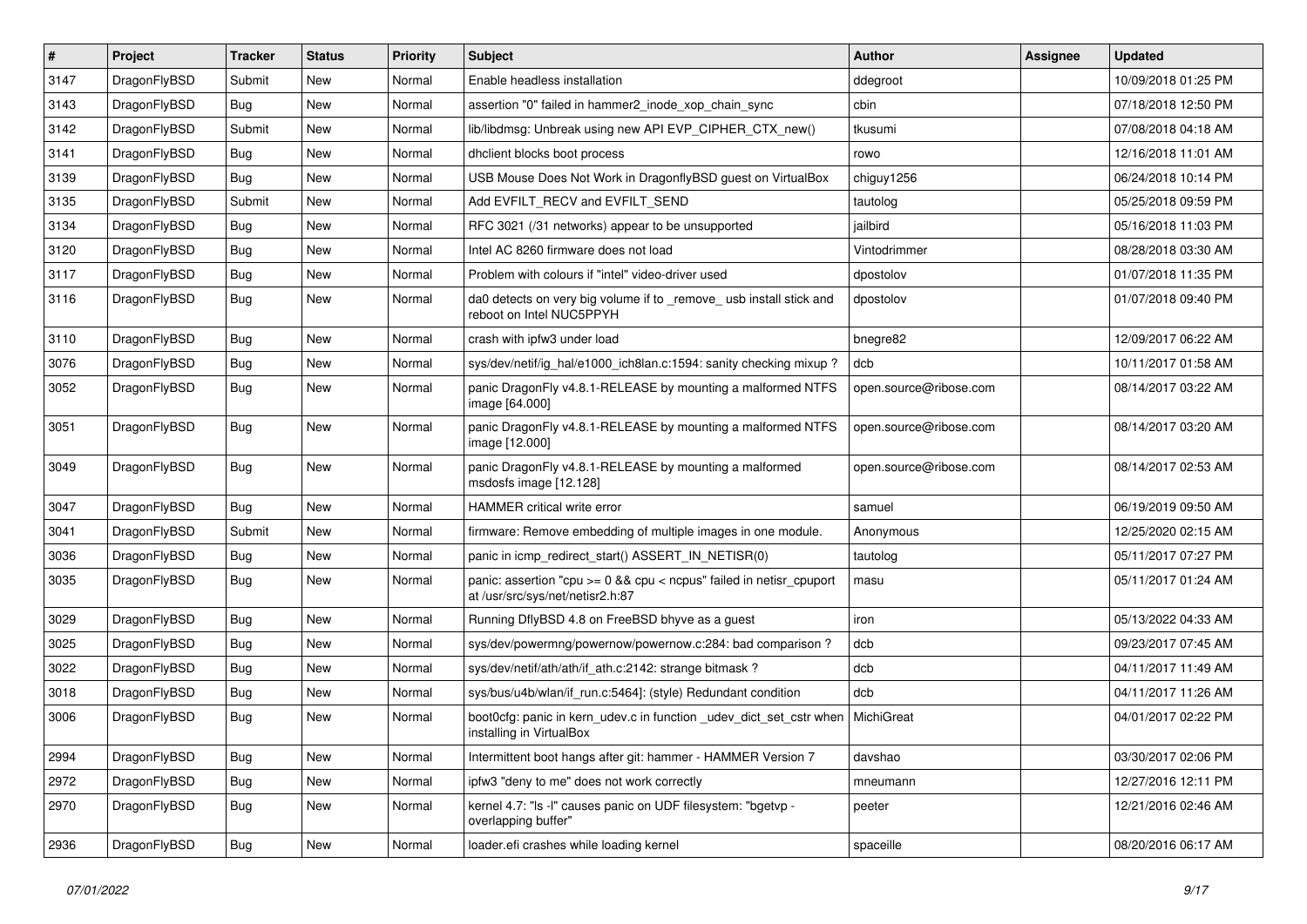| $\pmb{\#}$ | Project      | <b>Tracker</b> | <b>Status</b> | <b>Priority</b> | <b>Subject</b>                                                                                                       | <b>Author</b>    | Assignee | <b>Updated</b>      |
|------------|--------------|----------------|---------------|-----------------|----------------------------------------------------------------------------------------------------------------------|------------------|----------|---------------------|
| 2933       | DragonFlyBSD | Submit         | <b>New</b>    | Normal          | Remove unix domain socket support from cat(1)                                                                        | sevan            |          | 08/01/2016 08:10 PM |
| 2924       | DragonFlyBSD | Bug            | <b>New</b>    | Normal          | cat -v fails to tag characters in extended table with M- prefix with<br>some locales                                 | sevan            |          | 07/11/2016 07:18 AM |
| 2921       | DragonFlyBSD | Submit         | <b>New</b>    | Normal          | Allow moused to accept userland mouse events                                                                         | tautolog         |          | 05/11/2021 04:08 AM |
| 2917       | DragonFlyBSD | Bug            | New           | Normal          | da8: reading primary partition table: error accessing offset<br>000000000000 for 512                                 | liweitianux      |          | 05/11/2021 08:43 PM |
| 2898       | DragonFlyBSD | <b>Bug</b>     | <b>New</b>    | Normal          | <b>HAMMER</b> panic                                                                                                  | pavalos          |          | 11/03/2018 07:05 AM |
| 2892       | DragonFlyBSD | Bug            | <b>New</b>    | Normal          | swap pager:indefinite wait bufferf error                                                                             | lhmwzy           |          | 02/21/2016 10:32 PM |
| 2891       | DragonFlyBSD | Bug            | <b>New</b>    | Normal          | Kernel panic in IEEE802.11 related code                                                                              | shamaz           |          | 05/29/2016 05:49 PM |
| 2890       | DragonFlyBSD | Bug            | <b>New</b>    | Normal          | not able to boot usb installer on Toshiba Chromebook 2                                                               | johnnywhishbone  |          | 02/22/2016 03:42 AM |
| 2886       | DragonFlyBSD | Bug            | <b>New</b>    | Normal          | dragonfly mail agent: sending a testmail causes high system load                                                     | worf             |          | 02/05/2016 05:53 AM |
| 2881       | DragonFlyBSD | <b>Bug</b>     | <b>New</b>    | Normal          | Pulseaudio hangs/resets system when starting X11                                                                     | mneumann         |          | 01/09/2016 03:08 AM |
| 2874       | DragonFlyBSD | Bug            | <b>New</b>    | Normal          | make world DESTDIR=/emptydir fails                                                                                   | pascii           |          | 12/25/2015 07:04 AM |
| 2863       | DragonFlyBSD | Bug            | New           | Normal          | HAMMER synch tid is zero                                                                                             | shamaz           |          | 12/12/2015 11:24 PM |
| 2857       | DragonFlyBSD | <b>Bug</b>     | New           | Normal          | hammer stalls via bitcoin-qt                                                                                         | tkusumi          |          | 11/30/2015 06:52 AM |
| 2852       | DragonFlyBSD | Bug            | <b>New</b>    | Normal          | Hammer File System - hangs on undo during system boot / mount -<br>will not recover on DragonFlyBSD newer than 3.6.0 | abale            |          | 05/11/2021 04:07 AM |
| 2840       | DragonFlyBSD | <b>Bug</b>     | <b>New</b>    | Normal          | wrong voltage is reported                                                                                            | vellowrabbit2010 |          | 09/11/2015 06:09 PM |
| 2835       | DragonFlyBSD | <b>Bug</b>     | <b>New</b>    | Normal          | /usr/include/c++/5.0/bits/c++locale.h likes<br>POSIX C SOURCE>=200809                                                | davshao          |          | 11/18/2015 03:40 AM |
| 2820       | DragonFlyBSD | <b>Bug</b>     | <b>New</b>    | Normal          | TP-Link USB Wi-Fi adapter cannot be reattached to the system                                                         | shamaz           |          | 05/22/2015 09:45 PM |
| 2816       | DragonFlyBSD | Bug            | <b>New</b>    | Normal          | A multitasking process being debugged can get stuck                                                                  | phma             |          | 05/19/2015 03:57 AM |
| 2812       | DragonFlyBSD | Bug            | <b>New</b>    | Normal          | Panic on Intel DE3815TYKHE                                                                                           | tmorp            |          | 05/14/2015 03:14 PM |
| 2809       | DragonFlyBSD | <b>Bug</b>     | New           | Normal          | hammer mirror-stream                                                                                                 | masu             |          | 04/10/2015 12:33 AM |
| 2808       | DragonFlyBSD | <b>Bug</b>     | <b>New</b>    | Normal          | X freeze by switching between X and VT - results in black screen                                                     | lukesky333       |          | 05/11/2021 03:55 AM |
| 2806       | DragonFlyBSD | Bug            | <b>New</b>    | Normal          | failed to configure a link-local address on ath0 (errno = $22$ )                                                     | Chingyuan        |          | 05/25/2021 01:00 AM |
| 2803       | DragonFlyBSD | Bug            | <b>New</b>    | Normal          | HAMMER: Warning: UNDO area too small!                                                                                | ftigeot          |          | 03/11/2015 03:42 PM |
| 2802       | DragonFlyBSD | <b>Bug</b>     | <b>New</b>    | Normal          | USB Wifi urtwn0 crash from cd boot                                                                                   | opvalues         |          | 03/10/2015 01:07 AM |
| 2799       | DragonFlyBSD | <b>Bug</b>     | <b>New</b>    | Normal          | Fatal trap 12 caused by moused(8) -p /dev/cual0                                                                      | opvalues         |          | 03/04/2015 11:01 PM |
| 2788       | DragonFlyBSD | Bug            | <b>New</b>    | Normal          | ioctl GSLICEINFO: Not working for vnode slice                                                                        | mneumann         |          | 02/12/2015 07:49 AM |
| 2738       | DragonFlyBSD | <b>Bug</b>     | New           | Normal          | Hammer: Strange behavior when trying to recover old version of<br>moved file                                         | roland           |          | 11/20/2014 08:02 AM |
| 2712       | DragonFlyBSD | Bug            | <b>New</b>    | Normal          | connect(2) returns EINVAL when retrying after ECONNREFUSED                                                           | jorisgio         |          | 08/14/2014 05:31 PM |
| 2708       | DragonFlyBSD | Bug            | New           | Normal          | unable to send TCP nor UDP on age(4) interface                                                                       | dermiste         |          | 05/11/2021 03:54 AM |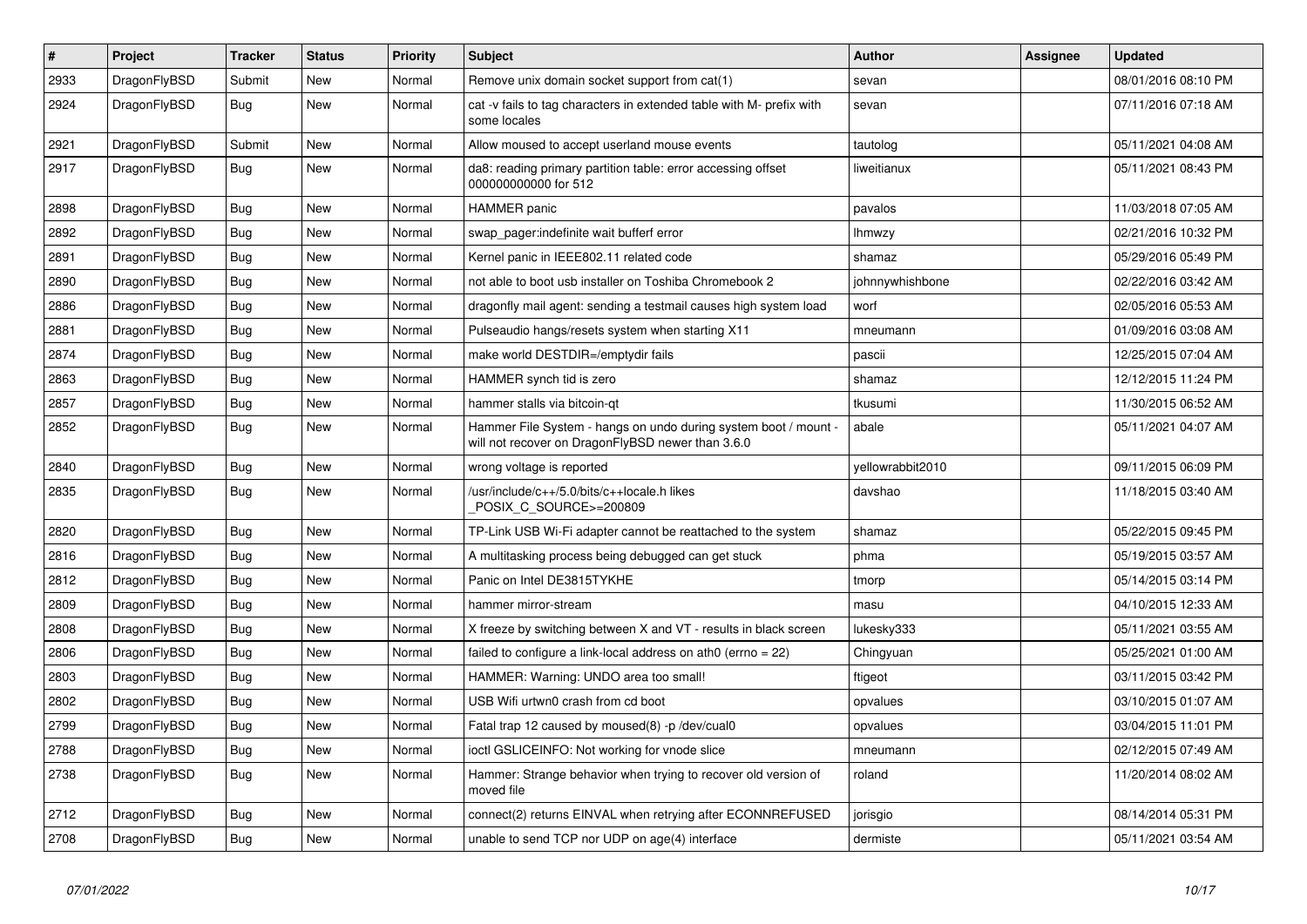| #    | Project      | <b>Tracker</b> | <b>Status</b> | <b>Priority</b> | Subject                                                                                                        | <b>Author</b>     | Assignee | <b>Updated</b>      |
|------|--------------|----------------|---------------|-----------------|----------------------------------------------------------------------------------------------------------------|-------------------|----------|---------------------|
| 2688 | DragonFlyBSD | Bug            | New           | Normal          | 67613368bdda7 Fix wrong checks for U4B presence Asrock Z77M<br>difficulty detecting USB keyboard               | davshao           |          | 06/28/2014 07:08 PM |
| 2687 | DragonFlyBSD | Bug            | <b>New</b>    | Normal          | natacontrol software RAID in installer                                                                         | csmelosky         |          | 06/22/2014 12:03 PM |
| 2674 | DragonFlyBSD | <b>Bug</b>     | <b>New</b>    | Normal          | <b>GPT Support</b>                                                                                             | ftigeot           |          | 12/28/2015 02:54 PM |
| 2652 | DragonFlyBSD | Bug            | New           | Normal          | 189a0ff3761b47  ix: Implement MSI-X support locks up Lenovo<br>S <sub>10</sub> Intel Atom n <sub>270</sub>     | davshao           |          | 05/14/2014 01:55 AM |
| 2647 | DragonFlyBSD | Bug            | <b>New</b>    | Normal          | HAMMER panic on 3.6.0                                                                                          | tuxillo           |          | 05/11/2021 03:54 AM |
| 2645 | DragonFlyBSD | Bug            | New           | Normal          | panic with dsched fq and ioprio                                                                                | jyoung15          |          | 02/20/2014 07:29 AM |
| 2641 | DragonFlyBSD | Bug            | New           | Normal          | Panic when loading natapci as module                                                                           | tuxillo           |          | 05/11/2021 03:54 AM |
| 2630 | DragonFlyBSD | <b>Bug</b>     | New           | Normal          | Bring in latest iconv fixes from FreeBSD10 as well as csmapper<br>updates                                      | tuxillo           |          | 05/11/2021 03:54 AM |
| 2629 | DragonFlyBSD | Bug            | <b>New</b>    | Normal          | Replace gcc44 with llvm34, clang34, and libc++                                                                 | tuxillo           |          | 06/02/2014 02:30 PM |
| 2626 | DragonFlyBSD | Bug            | New           | Normal          | iwn driver drops with error: "firmware error 'iwn_intr: fatal firmware<br>error""                              | rodyaj            |          | 01/09/2014 05:50 AM |
| 2622 | DragonFlyBSD | Bug            | New           | Normal          | VAIO FIT15E fn keys support                                                                                    | nonsolosoft       |          | 12/31/2013 01:31 AM |
| 2621 | DragonFlyBSD | Bug            | New           | Normal          | core dump using cdrom                                                                                          | nonsolosoft       |          | 12/27/2013 12:43 AM |
| 2620 | DragonFlyBSD | <b>Bug</b>     | New           | Normal          | moused problem                                                                                                 | FilippoMo         |          | 12/20/2013 10:32 AM |
| 2619 | DragonFlyBSD | <b>Bug</b>     | <b>New</b>    | Normal          | DragonFly 3.6 can't be installed on a 6TB volume                                                               | ftigeot           |          | 02/23/2014 11:55 PM |
| 2618 | DragonFlyBSD | <b>Bug</b>     | New           | Normal          | mouse problem on RELEASE-3 6 0                                                                                 | FilippoMo         |          | 12/20/2013 03:26 AM |
| 2611 | DragonFlyBSD | <b>Bug</b>     | New           | Normal          | Change in IP address results in network not working                                                            | phma              |          | 12/05/2013 07:55 PM |
| 2609 | DragonFlyBSD | <b>Bug</b>     | <b>New</b>    | Normal          | master: panic: assertion<br>"LWKT_TOKEN_HELD_ANY(vm_object_token(object))" failed in<br>swp_pager_lookup       | thomas.nikolajsen |          | 11/28/2013 11:36 AM |
| 2604 | DragonFlyBSD | <b>Bug</b>     | <b>New</b>    | Normal          | dell laptop does not boot with LATEST                                                                          | isenmann          |          | 11/20/2013 02:07 AM |
| 2598 | DragonFlyBSD | <b>Bug</b>     | New           | Normal          | i386 via USB Booting                                                                                           | mbzadegan         |          | 10/21/2013 02:28 AM |
| 2595 | DragonFlyBSD | <b>Bug</b>     | New           | Normal          | DragonFly 3.4.3 crashes on SUN Blade X6250 with Qlogic ISP 2432<br>FC card                                     | Turvamies         |          | 10/07/2013 11:53 AM |
| 2587 | DragonFlyBSD | <b>Bug</b>     | <b>New</b>    | Normal          | SATA DVD writer not detected by DragonFly                                                                      | srussell          |          | 09/04/2020 08:55 AM |
| 2586 | DragonFlyBSD | <b>Bug</b>     | New           | Normal          | pf: "modulate" state seems problematic                                                                         | srussell          |          | 09/25/2013 07:36 PM |
| 2569 | DragonFlyBSD | <b>Bug</b>     | <b>New</b>    | Normal          | ctime NFS                                                                                                      | ferney            |          | 08/11/2013 04:35 AM |
| 2568 | DragonFlyBSD | <b>Bug</b>     | New           | Normal          | AHCI panic                                                                                                     | josepht           |          | 06/07/2013 05:52 PM |
| 2565 | DragonFlyBSD | <b>Bug</b>     | <b>New</b>    | Normal          | "ifconfig ix0 up" panic                                                                                        | Itpig402a         |          | 06/03/2013 05:46 AM |
| 2557 | DragonFlyBSD | Bug            | New           | Normal          | stock 3.4.1 kernel halts during booting if dm and dm_target_crypt<br>are loaded and RAID controller is present | phma              |          | 05/12/2013 10:38 PM |
| 2544 | DragonFlyBSD | <b>Bug</b>     | New           | Normal          | live DVD system boot (menu option 1) caused db> prompt on<br>PE1950                                            | estrabd           |          | 05/11/2021 03:54 AM |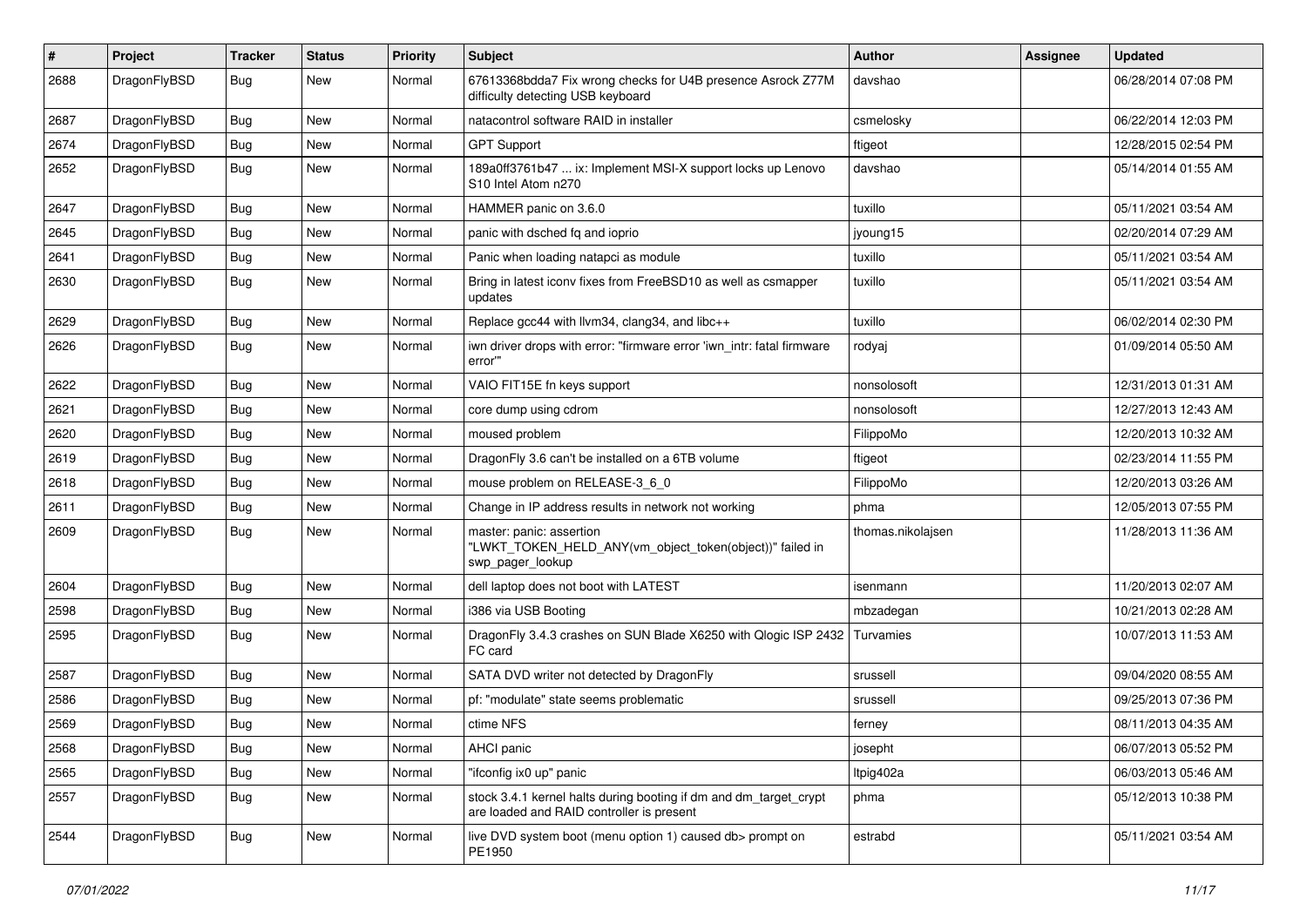| #    | Project      | <b>Tracker</b> | <b>Status</b> | <b>Priority</b> | Subject                                                                                                                      | <b>Author</b>     | Assignee | <b>Updated</b>      |
|------|--------------|----------------|---------------|-----------------|------------------------------------------------------------------------------------------------------------------------------|-------------------|----------|---------------------|
| 2535 | DragonFlyBSD | <b>Bug</b>     | <b>New</b>    | Normal          | Imap processes apparentlt blocked on disk I/O                                                                                | ftigeot           |          | 04/02/2013 09:31 AM |
| 2531 | DragonFlyBSD | <b>Bug</b>     | <b>New</b>    | Normal          | camcontrol fails to disable APM                                                                                              | m.lombardi85      |          | 03/23/2013 12:28 PM |
| 2526 | DragonFlyBSD | <b>Bug</b>     | New           | Normal          | hammer cleanup doesn't run on first day of DST                                                                               | pavalos           |          | 10/18/2016 05:28 PM |
| 2520 | DragonFlyBSD | <b>Bug</b>     | New           | Normal          | panic: assertion "IS_SERIALIZED((ifp->if_serializer))" failed in<br>if_default_serialize_assert at /usr/src/sys/net/if.c:437 | ano               |          | 03/09/2013 12:14 AM |
| 2509 | DragonFlyBSD | Bug            | New           | Normal          | Redefinition of DIRBLKSIZ in restore(8)                                                                                      | swildner          |          | 06/04/2022 04:40 AM |
| 2498 | DragonFlyBSD | <b>Bug</b>     | New           | Normal          | DFBSD v3.2.2-RELEASE - LIST_FIRST(&bp->b_dep) == NULL"<br>failed in vfs vmio release                                         | tuxillo           |          | 05/31/2022 04:09 PM |
| 2493 | DragonFlyBSD | <b>Bug</b>     | <b>New</b>    | Normal          | vidcontrol: invalid video mode name                                                                                          | Svarov            |          | 01/24/2013 09:55 AM |
| 2490 | DragonFlyBSD | <b>Bug</b>     | New           | Normal          | nmalloc should color addresses to avoid cache bank conflictsw                                                                | vsrinivas         |          | 06/10/2014 05:51 AM |
| 2489 | DragonFlyBSD | <b>Bug</b>     | New           | Normal          | nmalloc doesn't cache VA for allocations > 8KB                                                                               | vsrinivas         |          | 06/10/2014 05:51 AM |
| 2473 | DragonFlyBSD | <b>Bug</b>     | New           | Normal          | Kernel crash when trying to up the wpi0 device (Dfly<br>v3.3.0.758.q47388-DEVELOPMENT)                                       | tomaz             |          | 02/24/2014 08:50 AM |
| 2453 | DragonFlyBSD | Bug            | New           | Normal          | panic: assertion "gd->gd_spinlocks == 0" failed                                                                              | Johannes.Hofmann  |          | 11/12/2012 12:54 PM |
| 2444 | DragonFlyBSD | <b>Bug</b>     | <b>New</b>    | Normal          | Crash during Hammer overnight cleanup                                                                                        | justin            |          | 11/04/2012 07:58 AM |
| 2436 | DragonFlyBSD | <b>Bug</b>     | New           | Normal          | panic: assertion "lp->lwp_qcpu == dd->cpuid" failed in<br>dfly_acquire_curproc                                               | thomas.nikolajsen |          | 01/23/2013 11:07 AM |
| 2434 | DragonFlyBSD | <b>Bug</b>     | <b>New</b>    | Normal          | BTX Halted - Boot fails on USB/GUI                                                                                           | lucmv             |          | 10/17/2012 08:12 PM |
| 2430 | DragonFlyBSD | <b>Bug</b>     | New           | Normal          | Alternate Password Hash method                                                                                               | robin.carey1      |          | 10/07/2012 06:28 AM |
| 2412 | DragonFlyBSD | Bug            | New           | Normal          | wlan0 fails to get address via dhclient                                                                                      | nonsolosoft       |          | 08/30/2012 05:55 AM |
| 2389 | DragonFlyBSD | Bug            | New           | Normal          | computer crashed while listing processes                                                                                     | phma              |          | 06/18/2012 02:49 PM |
| 2387 | DragonFlyBSD | <b>Bug</b>     | New           | Normal          | hammer ignores -t during dedup                                                                                               | phma              |          | 06/17/2012 12:30 PM |
| 2371 | DragonFlyBSD | <b>Bug</b>     | New           | Normal          | Timezone problem with America/Sao_Paulo                                                                                      | raitech           |          | 05/17/2012 01:42 PM |
| 2369 | DragonFlyBSD | <b>Bug</b>     | New           | Normal          | panic: Bad link elm 0xffffffe07edf6068 next->prev != elm                                                                     | jaydg             |          | 08/15/2012 03:04 AM |
| 2331 | DragonFlyBSD | Bug            | New           | Normal          | reading mouse mode from unopen file descriptor hangs mouse<br>driver                                                         | phma              |          | 03/14/2012 09:43 AM |
| 2329 | DragonFlyBSD | <b>Bug</b>     | New           | Normal          | ibm x3550 & acpi                                                                                                             | ano               |          | 06/03/2014 11:37 AM |
| 2324 | DragonFlyBSD | Bug            | <b>New</b>    | Normal          | natacotrol support > 2TB not working even after the ftigeot patch                                                            | zenny             |          | 03/03/2012 01:00 AM |
| 2319 | DragonFlyBSD | Bug            | <b>New</b>    | Normal          | crypt/passwd forward compat                                                                                                  | c.turner1         |          | 02/28/2012 12:39 PM |
| 2316 | DragonFlyBSD | <b>Bug</b>     | New           | Normal          | Ungraceful invalid password handling for adding a new user in the<br>installer                                               | ∣ rune            |          | 04/27/2012 11:23 PM |
| 2311 | DragonFlyBSD | Bug            | New           | Normal          | Xorg crash having something to do with drm                                                                                   | phma              |          | 02/22/2012 09:59 AM |
| 2308 | DragonFlyBSD | Bug            | New           | Normal          | System freeze when unloading snd_hda                                                                                         | jaydg             |          | 02/19/2012 07:15 AM |
| 2306 | DragonFlyBSD | <b>Bug</b>     | New           | Normal          | a crash starts the kernel debugger in text mode, but just reboots in X                                                       | phma              |          | 02/11/2012 08:02 PM |
| 2297 | DragonFlyBSD | Bug            | New           | Normal          | strange NFS (client) error messages / problems                                                                               | Anonymous         |          | 02/19/2012 02:59 PM |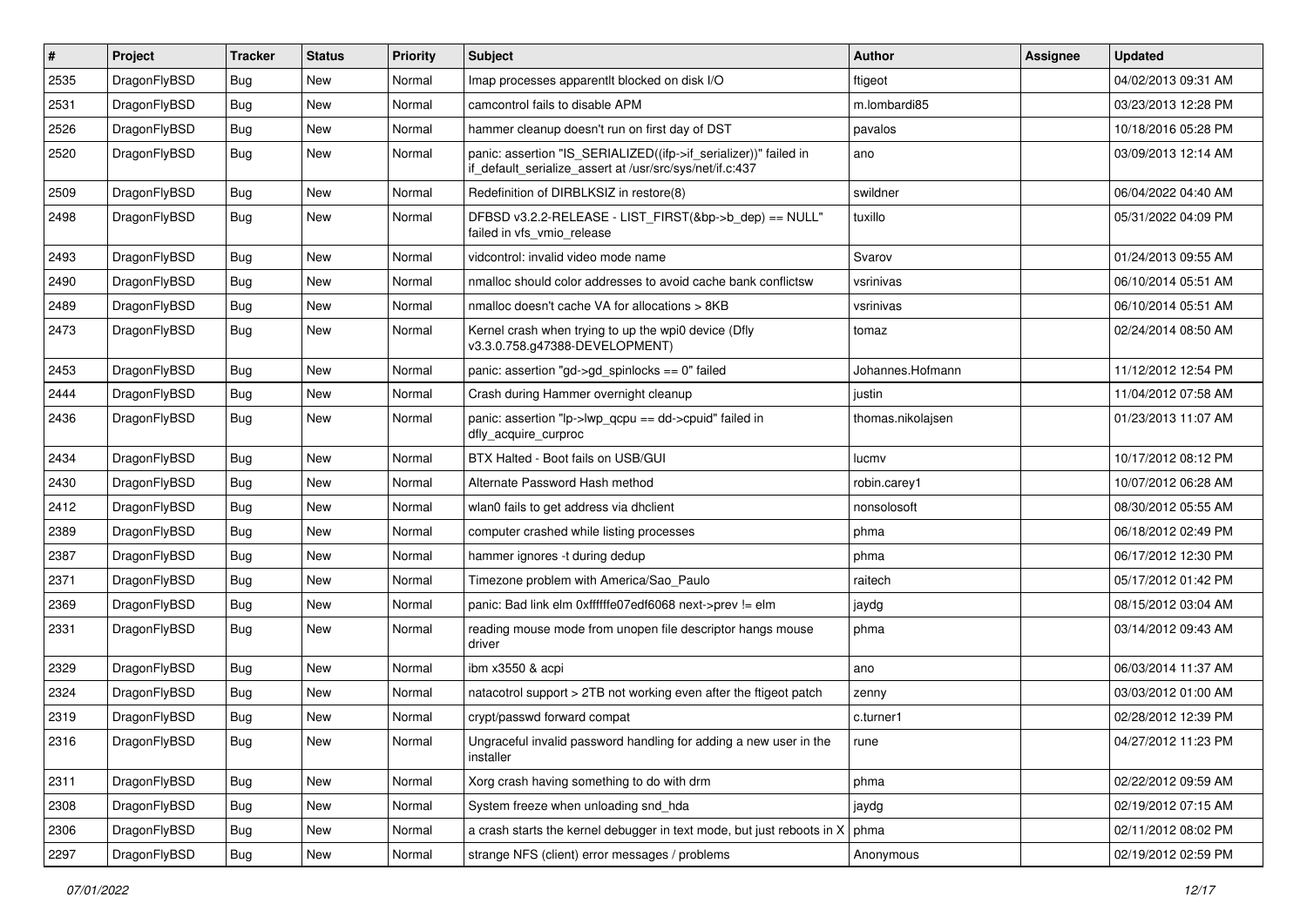| $\sharp$ | Project      | <b>Tracker</b> | <b>Status</b> | <b>Priority</b> | <b>Subject</b>                                                                                             | <b>Author</b> | Assignee | <b>Updated</b>      |
|----------|--------------|----------------|---------------|-----------------|------------------------------------------------------------------------------------------------------------|---------------|----------|---------------------|
| 2292     | DragonFlyBSD | <b>Bug</b>     | New           | Normal          | re interface with jumbo frames (mtu larger than 1500) hangs after<br>some traffic                          | Anonymous     |          | 01/31/2012 12:11 AM |
| 2287     | DragonFlyBSD | Bug            | New           | Normal          | HAMMER(ROOT) Illegal UNDO TAIL signature at<br>300000001967c000                                            | y0n3t4n1      |          | 11/07/2018 01:22 AM |
| 2283     | DragonFlyBSD | Bug            | <b>New</b>    | Normal          | DFBSD DragonFly v2.13.0.957.g4f459 - pmap_release: page<br>should already be gone 0xc27120bc               | tuxillo       |          | 01/23/2012 03:03 AM |
| 2254     | DragonFlyBSD | Bug            | <b>New</b>    | Normal          | panic: assertion "ref < &td->td_toks_end" failed in lwkt_gettoken at<br>/usr/src/sys/kern/lwkt_token.c:588 | eocallaghan   |          | 12/05/2011 10:21 PM |
| 2250     | DragonFlyBSD | Bug            | <b>New</b>    | Normal          | Kernel panic                                                                                               | adamk         |          | 11/23/2018 01:10 AM |
| 2248     | DragonFlyBSD | <b>Bug</b>     | <b>New</b>    | Normal          | sysctl panic                                                                                               | pavalos       |          | 11/23/2011 06:23 PM |
| 2245     | DragonFlyBSD | <b>Bug</b>     | <b>New</b>    | Normal          | panic: assertion "ref < &td->td_toks_end" failed in lwkt_gettoken at<br>/usr/src/sys/kern/lwkt token.c:588 | juanfra684    |          | 11/22/2011 07:41 PM |
| 2224     | DragonFlyBSD | Bug            | <b>New</b>    | Normal          | v2.13.0.291.gaa7ec - Panic on fq while installing world                                                    | tuxillo       |          | 11/18/2011 01:40 AM |
| 2210     | DragonFlyBSD | <b>Bug</b>     | New           | Normal          | Bugtracker cannot assign default project for new users                                                     | ahuete.devel  |          | 11/17/2011 11:30 AM |
| 2199     | DragonFlyBSD | <b>Bug</b>     | New           | Normal          | screen segfaults if utmpx isn't present                                                                    | pavalos       |          | 11/15/2011 10:52 PM |
| 2182     | DragonFlyBSD | <b>Bug</b>     | New           | Normal          | if msk PHY FIFO underrun/overflow                                                                          | nonsolosoft   |          | 09/03/2012 06:39 AM |
| 2171     | DragonFlyBSD | <b>Bug</b>     | New           | Normal          | DFBSD v2.13.0.151.gdc8442 - panic: assertion "(*ptep &<br>$(PG_MANAGED PG_V)) == PG_V"$                    | tuxillo       |          | 11/04/2011 05:06 PM |
| 2167     | DragonFlyBSD | <b>Bug</b>     | <b>New</b>    | Normal          | shutdown/reboot fails after uptime msg                                                                     | marino        |          | 11/28/2011 03:01 AM |
| 2166     | DragonFlyBSD | <b>Bug</b>     | New           | Normal          | DFBSD v2.13.0.109.g05b9d - Strange lockups                                                                 | tuxillo       |          | 10/29/2011 11:20 AM |
| 2164     | DragonFlyBSD | <b>Bug</b>     | <b>New</b>    | Normal          | panic on reboot from usb.                                                                                  | eocallaghan   |          | 10/27/2011 09:29 AM |
| 2161     | DragonFlyBSD | <b>Bug</b>     | New           | Normal          | Outdated xorg.conf file gets installed into etc and screws up mouse                                        | eocallaghan   |          | 10/27/2011 01:51 PM |
| 2158     | DragonFlyBSD | <b>Bug</b>     | <b>New</b>    | Normal          | iwn panics with assertion on boot.                                                                         | eocallaghan   |          | 10/24/2011 04:13 PM |
| 2154     | DragonFlyBSD | <b>Bug</b>     | New           | Normal          | vkernel copyout() doesn't return EFAULT on error                                                           | vsrinivas     |          | 10/20/2011 03:53 AM |
| 2153     | DragonFlyBSD | <b>Bug</b>     | New           | Normal          | Too many unuseful warnings at boot                                                                         | juanfra684    |          | 10/18/2011 10:16 PM |
| 2138     | DragonFlyBSD | <b>Bug</b>     | <b>New</b>    | Normal          | > 100% CPU usage                                                                                           | robin.carey1  |          | 09/26/2011 12:20 PM |
| 2136     | DragonFlyBSD | <b>Bug</b>     | <b>New</b>    | Normal          | socketpair() doesn't free file descriptors on copyout failure                                              | vsrinivas     |          | 04/05/2013 09:13 AM |
| 2129     | DragonFlyBSD | <b>Bug</b>     | <b>New</b>    | Normal          | DFBSD v2.11.0.661.gf9438 i386 - panic: lockmgr thrd_sleep                                                  | tuxillo       |          | 09/05/2011 09:49 AM |
| 2125     | DragonFlyBSD | Bug            | New           | Normal          | Weird garbage in dmesg                                                                                     | herrgard      |          | 08/30/2011 08:04 PM |
| 2124     | DragonFlyBSD | Bug            | <b>New</b>    | Normal          | getty repeating too quickly on port /dev/ttyv0                                                             | sgeorge.ml    |          | 09/01/2011 04:28 AM |
| 2123     | DragonFlyBSD | <b>Bug</b>     | New           | Normal          | hammer is losing files                                                                                     | schmir        |          | 08/30/2011 07:56 PM |
| 2122     | DragonFlyBSD | Submit         | New           | Normal          | [Review] Fixes to the VFS layer                                                                            | ftigeot       |          | 05/31/2022 03:25 PM |
| 2115     | DragonFlyBSD | <b>Bug</b>     | New           | Normal          | [msk] system freeze after receive some paquet                                                              | bsdsx         |          | 08/22/2011 10:22 AM |
| 2107     | DragonFlyBSD | <b>Bug</b>     | New           | Normal          | 2.10.1 sata dvd drive issue                                                                                | ausppc        |          | 07/31/2011 08:41 PM |
| 2104     | DragonFlyBSD | <b>Bug</b>     | New           | Normal          | network configuration seg. fault on install CD                                                             | navratil      |          | 07/26/2011 07:55 AM |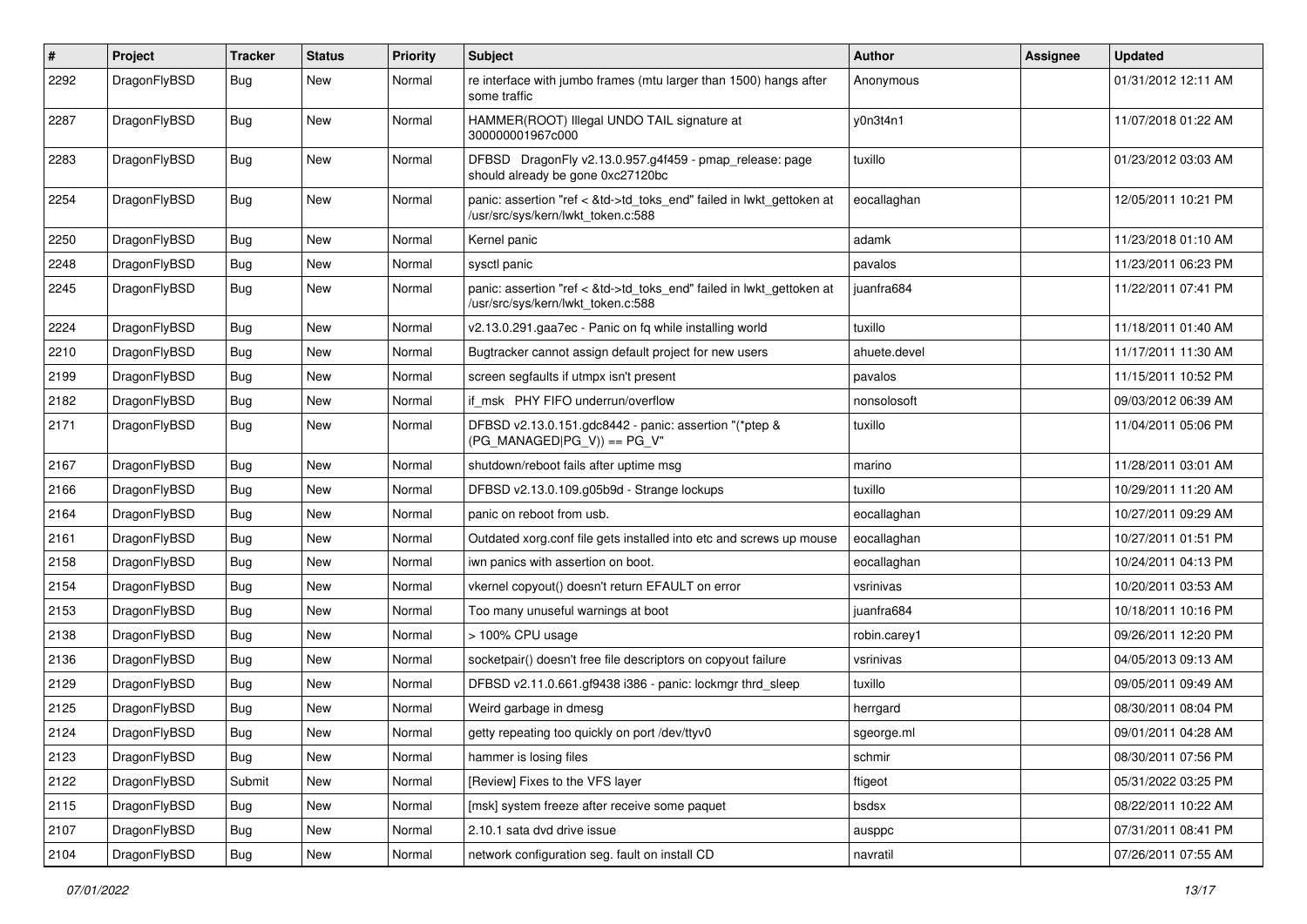| $\pmb{\#}$ | Project      | <b>Tracker</b> | <b>Status</b> | <b>Priority</b> | Subject                                                                        | <b>Author</b>     | <b>Assignee</b> | <b>Updated</b>      |
|------------|--------------|----------------|---------------|-----------------|--------------------------------------------------------------------------------|-------------------|-----------------|---------------------|
| 2099       | DragonFlyBSD | Bug            | New           | Normal          | page fault panic in vm system                                                  | pavalos           |                 | 07/10/2011 08:51 AM |
| 2098       | DragonFlyBSD | Submit         | New           | Normal          | [PATCH] correct ath man page example<br>(/usr/src/share/man/man4/ath.4)        | nobody            |                 | 11/15/2011 12:27 AM |
| 2094       | DragonFlyBSD | Bug            | <b>New</b>    | Normal          | Segfault when gdb printing backtrace from core dump                            | greenrd           |                 | 06/25/2011 04:14 PM |
| 2085       | DragonFlyBSD | <b>Bug</b>     | New           | Normal          | panic: assertion: (m->flags & PG_MAPPED) == 0 in<br>vm_page_free_toq           | vsrinivas         |                 | 06/10/2011 07:48 AM |
| 2084       | DragonFlyBSD | Bug            | <b>New</b>    | Normal          | DFBSD v2.11.0.242.g4d317 - panic: zone: entry not free                         | tuxillo           |                 | 07/03/2012 01:23 AM |
| 2082       | DragonFlyBSD | Bug            | New           | Normal          | dfbsd 2.10.1 amd64 - mc port build error with 'bmake bin-install'              | sun-doctor        |                 | 05/25/2011 07:18 PM |
| 2080       | DragonFlyBSD | Bug            | New           | Normal          | panic: lockmgr thrd_sleep: called from interrupt, ipi, or hard code<br>section | rumcic            |                 | 05/30/2011 05:06 PM |
| 2078       | DragonFlyBSD | Bug            | New           | Normal          | DFBSD i386 v2.11.0.201.g3ed2f - Panic during installworld into a<br>vn0 device | tuxillo           |                 | 05/19/2011 07:50 PM |
| 2077       | DragonFlyBSD | Bug            | <b>New</b>    | Normal          | USB devices conflicting                                                        | srussell          |                 | 05/17/2011 05:12 PM |
| 2075       | DragonFlyBSD | Bug            | New           | Normal          | pflogd on x86 64                                                               | fanch             |                 | 05/16/2011 04:04 PM |
| 2072       | DragonFlyBSD | Bug            | New           | Normal          | Fatal trap 12: stopped at lwkt_send_ipiq3                                      | rumcic            |                 | 05/17/2011 04:12 AM |
| 2067       | DragonFlyBSD | Bug            | New           | Normal          | sound/pcm: "play interrupt timeout, channel dead"                              | matthiasr         |                 | 05/11/2021 03:55 AM |
| 2061       | DragonFlyBSD | Bug            | <b>New</b>    | Normal          | USB keyboard boot panic                                                        | sjg               |                 | 05/04/2012 12:20 AM |
| 2055       | DragonFlyBSD | Bug            | <b>New</b>    | Normal          | $ssh + IPV6 + bridge \Rightarrow connection freezes$                           | steve             |                 | 04/24/2011 07:13 PM |
| 2052       | DragonFlyBSD | Bug            | New           | Normal          | Kernel panic: CPU APIC ID out of range                                         | Anonymous         |                 | 05/02/2011 11:06 AM |
| 2051       | DragonFlyBSD | Bug            | New           | Normal          | No ipv6 lan route entry created on 2.10                                        | ftigeot           |                 | 04/21/2011 10:37 AM |
| 2048       | DragonFlyBSD | Bug            | New           | Normal          | panic: ffs_sync: rofs mod                                                      | pavalos           |                 | 04/12/2011 05:45 AM |
| 2045       | DragonFlyBSD | Bug            | <b>New</b>    | Normal          | ral(4): Fatal trap 12: page fault while in kernel mode (two panics)            | herrgard          |                 | 11/03/2011 05:34 PM |
| 2042       | DragonFlyBSD | Bug            | New           | Normal          | kernel panic, when run boot0cfg                                                | sepherosa         |                 | 05/31/2022 03:01 PM |
| 2008       | DragonFlyBSD | Bug            | <b>New</b>    | Normal          | lwkt_setcpu_remote: td->td_flags 00800621 console flood                        | pavalos           |                 | 03/06/2011 09:37 PM |
| 2004       | DragonFlyBSD | Bug            | New           | Normal          | LWKT_WAIT_IPIQ panic                                                           | steve             |                 | 03/08/2011 05:46 PM |
| 1990       | DragonFlyBSD | <b>Bug</b>     | <b>New</b>    | Normal          | /mnt too large to mount                                                        | peur.neu          |                 | 02/16/2011 11:24 PM |
| 1984       | DragonFlyBSD | Bug            | <b>New</b>    | Normal          | hammer mount fails after crash - HAMMER: FIFO record bad head<br>signature     | thomas.nikolajsen |                 | 03/08/2011 06:57 PM |
| 1975       | DragonFlyBSD | <b>Bug</b>     | New           | Normal          | Applications seg fault in select() and poll()                                  | rumcic            |                 | 05/31/2022 02:58 PM |
| 1961       | DragonFlyBSD | <b>Bug</b>     | New           | Normal          | Can't create dump from DDB                                                     | snamaz            |                 | 01/29/2011 09:02 PM |
| 1959       | DragonFlyBSD | Bug            | New           | Normal          | DFBSD v2.9.1.422.gc98f2 - Panic during boot - IPv6 and PF                      | tuxillo           |                 | 01/13/2011 03:37 AM |
| 1951       | DragonFlyBSD | <b>Bug</b>     | New           | Normal          | dma_timeouts at phyaddr on a good hdd                                          | peur.neu          |                 | 01/04/2011 07:12 AM |
| 1949       | DragonFlyBSD | Bug            | New           | Normal          | iwn panic                                                                      | pavalos           |                 | 01/30/2011 03:21 AM |
| 1944       | DragonFlyBSD | <b>Bug</b>     | New           | Normal          | panic: backing_object 0xdea7b258 was somehow re-referenced<br>during collapse! | sepherosa         |                 | 12/27/2010 02:06 AM |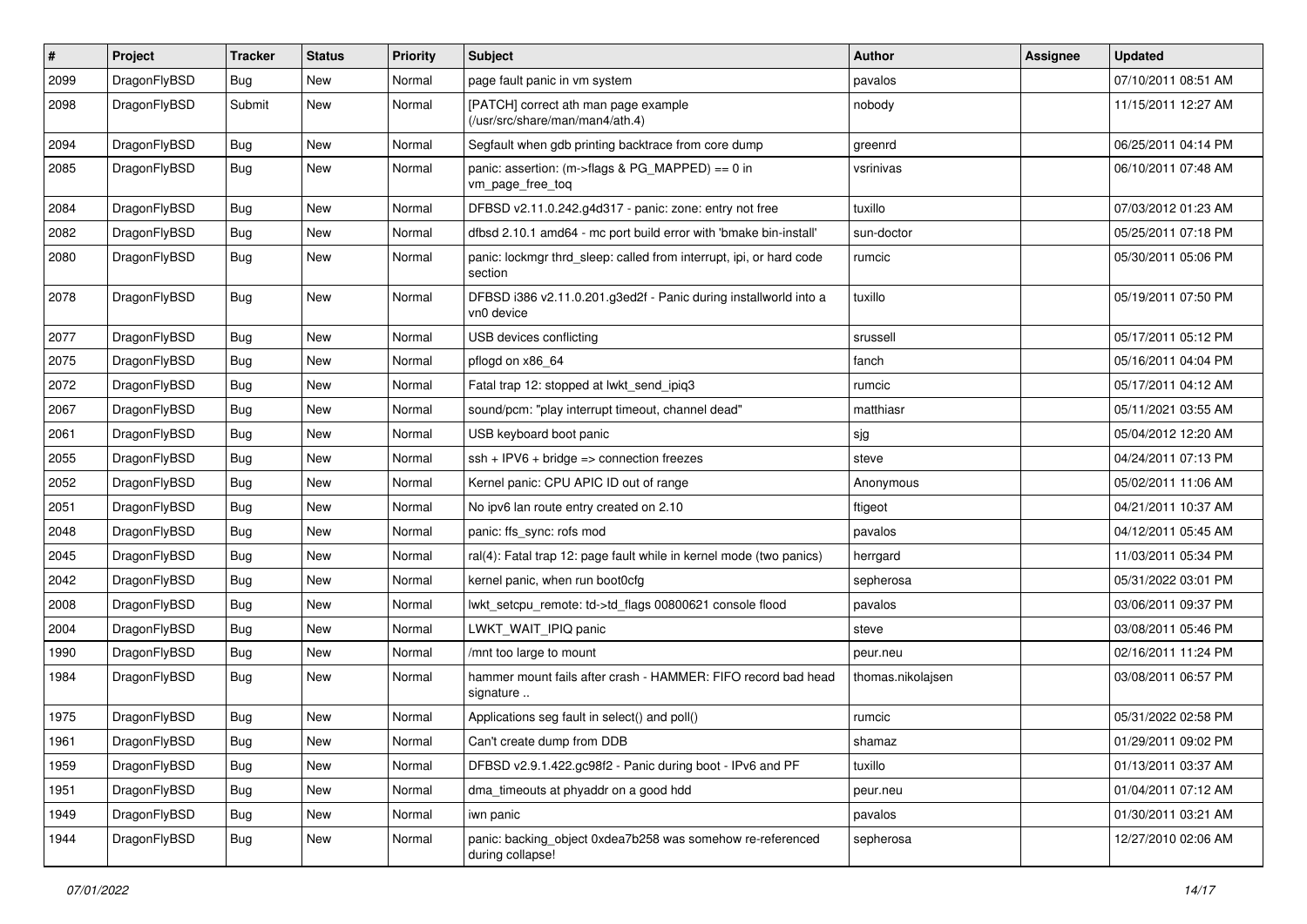| $\vert$ # | Project      | <b>Tracker</b> | <b>Status</b> | <b>Priority</b> | <b>Subject</b>                                                                                                                                                                                    | <b>Author</b>      | Assignee | <b>Updated</b>      |
|-----------|--------------|----------------|---------------|-----------------|---------------------------------------------------------------------------------------------------------------------------------------------------------------------------------------------------|--------------------|----------|---------------------|
| 1943      | DragonFlyBSD | Bug            | <b>New</b>    | Normal          | hammer assertion panic                                                                                                                                                                            | peter              |          | 12/27/2010 12:45 AM |
| 1942      | DragonFlyBSD | Bug            | <b>New</b>    | Normal          | locking against myself in getcacheblk()?                                                                                                                                                          | qhwt.dfly          |          | 05/31/2022 02:15 PM |
| 1941      | DragonFlyBSD | <b>Bug</b>     | <b>New</b>    | Normal          | wlan config crash                                                                                                                                                                                 | abandon.every.hope |          | 12/24/2010 07:54 PM |
| 1939      | DragonFlyBSD | Bug            | <b>New</b>    | Normal          | Panic on nightly build and stress test box                                                                                                                                                        | lentferj           |          | 12/18/2010 08:41 AM |
| 1935      | DragonFlyBSD | <b>Bug</b>     | <b>New</b>    | Normal          | mouse does not work after switching between x and console                                                                                                                                         | shamaz             |          | 12/13/2010 10:06 AM |
| 1923      | DragonFlyBSD | <b>Bug</b>     | New           | Normal          | Abysmal NFS performance with IPv6                                                                                                                                                                 | ftigeot            |          | 12/05/2010 09:34 PM |
| 1917      | DragonFlyBSD | Bug            | <b>New</b>    | Normal          | panic: assertion: (RB_EMPTY(&ip->rec_tree) && (ip->flags &<br>HAMMER_INODE_XDIRTY) == 0)    (!RB_EMPTY(&ip->rec_tree)<br>&& (ip->flags & HAMMER_INODE_XDIRTY) != 0) in<br>hammer_flush_inode_done | qhwt.dfly          |          | 11/24/2010 03:23 AM |
| 1916      | DragonFlyBSD | <b>Bug</b>     | <b>New</b>    | Normal          | Constant crashes on x86_64 with UFS                                                                                                                                                               | lentferj           |          | 11/21/2010 07:40 PM |
| 1913      | DragonFlyBSD | Bug            | New           | Normal          | panic: assertion: ip->flush_state != HAMMER_FST_FLUSH in<br>hammer_flush_inode_core                                                                                                               | swildner           |          | 11/20/2010 05:27 PM |
| 1907      | DragonFlyBSD | Bug            | <b>New</b>    | Normal          | Hammer crash in hammer_flusher_flush()                                                                                                                                                            | swildner           |          | 11/11/2010 05:07 AM |
| 1899      | DragonFlyBSD | Bug            | <b>New</b>    | Normal          | Keyboard doesn't work                                                                                                                                                                             | fransm             |          | 05/15/2022 03:32 PM |
| 1884      | DragonFlyBSD | <b>Bug</b>     | New           | Normal          | System completely freezes while listening music (devbuf: malloc<br>limit exceeded)                                                                                                                | shamaz             |          | 01/24/2011 05:00 PM |
| 1877      | DragonFlyBSD | Bug            | <b>New</b>    | Normal          | Freeze during 1st hammer cleanup after new install                                                                                                                                                | elekktretterr      |          | 05/15/2022 11:43 AM |
| 1874      | DragonFlyBSD | <b>Bug</b>     | <b>New</b>    | Normal          | mpd listening on all IPs, accepting only on one                                                                                                                                                   | rumcic             |          | 05/08/2011 01:01 PM |
| 1873      | DragonFlyBSD | Bug            | New           | Normal          | Panic upon usb mouse detach and reattaching                                                                                                                                                       | rumcic             |          | 02/01/2011 09:53 AM |
| 1867      | DragonFlyBSD | <b>Bug</b>     | <b>New</b>    | Normal          | it(4) motherboard and fan problems                                                                                                                                                                | tuxillo            |          | 07/08/2011 10:48 AM |
| 1861      | DragonFlyBSD | <b>Bug</b>     | <b>New</b>    | Normal          | panic via kprintf (lockmgr called in a hard section)                                                                                                                                              | vsrinivas          |          | 10/11/2010 12:56 AM |
| 1850      | DragonFlyBSD | Bug            | <b>New</b>    | Normal          | volume-add on hammer root fs panic                                                                                                                                                                | Johannes.Hofmann   |          | 04/18/2019 04:27 AM |
| 1836      | DragonFlyBSD | Bug            | <b>New</b>    | Normal          | Incorrect TCP checksum show up in tcpdump                                                                                                                                                         | robgar1            |          | 05/15/2022 11:22 AM |
| 1826      | DragonFlyBSD | Bug            | <b>New</b>    | Normal          | panic during boot: assertion so->so_port  in tcp_input                                                                                                                                            | ftigeot            |          | 05/15/2022 11:05 AM |
| 1818      | DragonFlyBSD | Bug            | <b>New</b>    | Normal          | panic: Bad tailq NEXT (kqueue issue ?)                                                                                                                                                            | ftigeot            |          | 05/15/2022 11:40 AM |
| 1786      | DragonFlyBSD | Bug            | <b>New</b>    | Normal          | Calling NULL function pointer initiates panic loop                                                                                                                                                | sjg                |          | 10/11/2010 05:28 PM |
| 1774      | DragonFlyBSD | Bug            | <b>New</b>    | Normal          | New IP header cleanup branch available for testing                                                                                                                                                | dillon             |          | 05/15/2022 10:59 AM |
| 1695      | DragonFlyBSD | <b>Bug</b>     | <b>New</b>    | Normal          | NFS-related system breakdown                                                                                                                                                                      | Anonymous          |          | 04/10/2014 12:35 AM |
| 1634      | DragonFlyBSD | <b>Bug</b>     | New           | Normal          | panic: spin_lock: 0xe4ad1320, indefinitive wait!                                                                                                                                                  | elekktretterr      |          | 01/19/2015 03:21 AM |
| 1594      | DragonFlyBSD | Bug            | <b>New</b>    | Normal          | Kernel panic during boot from Live CD on Dell E6400                                                                                                                                               | bodie              |          | 05/11/2021 03:54 AM |
| 1559      | DragonFlyBSD | <b>Bug</b>     | New           | Normal          | kernel trap                                                                                                                                                                                       | phma               |          | 11/27/2021 08:43 AM |
| 1525      | DragonFlyBSD | <b>Bug</b>     | New           | Normal          | boehm-gc problems                                                                                                                                                                                 | hasso              |          | 10/13/2012 07:13 PM |
| 1463      | DragonFlyBSD | Bug            | New           | Normal          | Mountroot before drives are initialized                                                                                                                                                           | elekktretterr      |          | 12/07/2010 01:30 PM |
| 1246      | DragonFlyBSD | <b>Bug</b>     | New           | Normal          | bad resolution (monitor desync) with livedvd                                                                                                                                                      | Przem0l            |          | 02/18/2014 06:29 AM |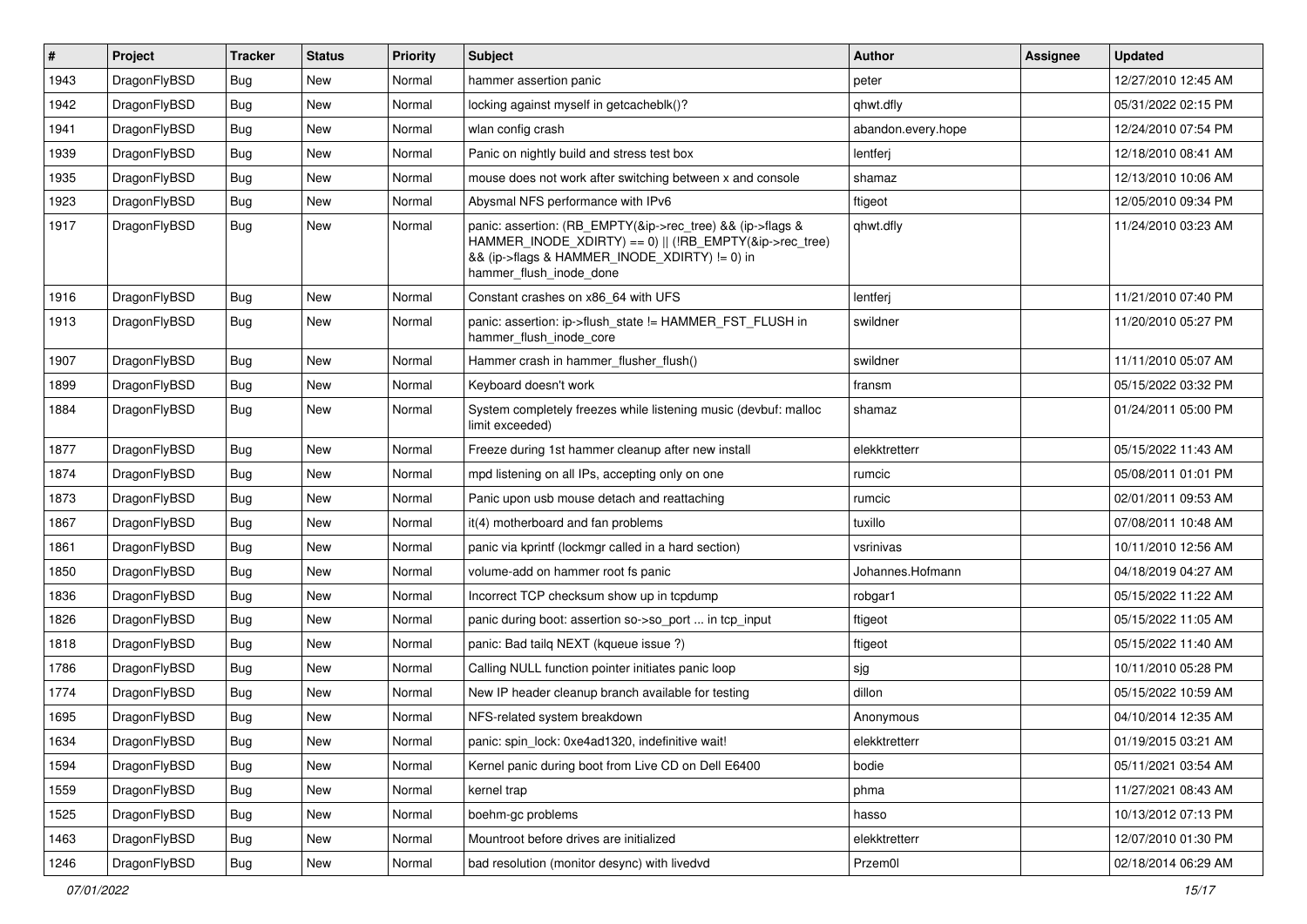| #    | Project      | <b>Tracker</b> | <b>Status</b> | <b>Priority</b> | <b>Subject</b>                                                                                                | <b>Author</b>      | Assignee | <b>Updated</b>      |
|------|--------------|----------------|---------------|-----------------|---------------------------------------------------------------------------------------------------------------|--------------------|----------|---------------------|
| 1194 | DragonFlyBSD | <b>Bug</b>     | <b>New</b>    | Normal          | SCSI errors while trying to copy photos from my camera                                                        | elekktretterr      |          | 01/14/2015 04:39 PM |
| 1193 | DragonFlyBSD | Bug            | <b>New</b>    | Normal          | kernel doesn't recognize cdrom drive                                                                          | nonsolosoft        |          | 01/25/2014 09:11 PM |
| 1192 | DragonFlyBSD | Submit         | <b>New</b>    | Normal          | KKASSERTs in sys/kern/uipc_{msg,socket}.c are too strict                                                      | rumcic             |          | 05/11/2021 04:07 AM |
| 989  | DragonFlyBSD | Bug            | New           | Normal          | installer/fdisk trouble with wrapped values                                                                   | Discodestroyer     |          | 02/18/2014 06:27 AM |
| 2636 | DragonFlyBSD | <b>Bug</b>     | Feedback      | Low             | Add -x flag to iostat (a la solaris)                                                                          | tuxillo            |          | 05/11/2021 04:07 AM |
| 285  | DragonFlyBSD | <b>Bug</b>     | Feedback      | Low             | interrupt latency with re without ip address configured                                                       | thomas.nikolajsen  |          | 02/20/2014 10:30 AM |
| 2797 | DragonFlyBSD | Bug            | In Progress   | Low             | vkernels with & without machdep.pmap_mmu_optimize                                                             | yellowrabbit2010   |          | 11/27/2021 08:06 AM |
| 2631 | DragonFlyBSD | Bug            | In Progress   | Low             | Verify library versioning current with full package build and switch it<br>on (after publishing packages)     | tuxillo            |          | 05/11/2021 04:06 AM |
| 1148 | DragonFlyBSD | Bug            | In Progress   | Low             | BCM4311 wireless network adapter detected but not functional                                                  | archimedes.gaviola |          | 05/11/2021 04:00 AM |
| 725  | DragonFlyBSD | Bug            | In Progress   | Low             | 'make distribution' fails w/'ro' /usr/obj                                                                     | c.turner           |          | 03/09/2013 01:01 PM |
| 3311 | DragonFlyBSD | Bug            | <b>New</b>    | Low             | TrueCrypt support may cause kernel crash                                                                      | arcade@b1t.name    |          | 04/29/2022 06:19 AM |
| 3228 | DragonFlyBSD | Bug            | <b>New</b>    | Low             | pfi kif unref: state refcount $\leq$ 0 in dmesq                                                               | justin             |          | 03/05/2021 06:39 AM |
| 3132 | DragonFlyBSD | <b>Bug</b>     | New           | Low             | unifdef mined                                                                                                 | bcallah            |          | 04/26/2018 08:34 PM |
| 3107 | DragonFlyBSD | <b>Bug</b>     | <b>New</b>    | Low             | ACPI interrupt storm when loading i915 on Lenovo T460                                                         | oyvinht            |          | 07/15/2020 07:01 AM |
| 3101 | DragonFlyBSD | <b>Bug</b>     | <b>New</b>    | Low             | PFI CGI install not working in dragonflybsd 5.0.1 USB install                                                 | bnegre82           |          | 05/11/2021 04:14 AM |
| 3024 | DragonFlyBSD | Bug            | New           | Low             | sys/dev/netif/wi/if_wi.c:1090]: (style) Redundant condition                                                   | dcb                |          | 04/11/2017 11:56 AM |
| 2931 | DragonFlyBSD | <b>Bug</b>     | <b>New</b>    | Low             | 'gdb' of 'vkernel' unable to print backtrace                                                                  | tofergus           |          | 07/26/2016 01:51 PM |
| 2887 | DragonFlyBSD | Bug            | New           | Low             | Missing extattr_namespace_to_string and<br>extattr_string_to_namespace functions                              | rubenk             |          | 02/06/2016 05:09 AM |
| 2882 | DragonFlyBSD | <b>Bug</b>     | <b>New</b>    | Low             | bridge sends packets from individual interfaces                                                               | arcade@b1t.name    |          | 01/09/2016 12:43 PM |
| 2878 | DragonFlyBSD | Bug            | <b>New</b>    | Low             | [fix] CCVER problem when using clang and cpu extensions<br>(intrinsics)                                       | arcade@b1t.name    |          | 06/24/2016 04:25 AM |
| 2877 | DragonFlyBSD | <b>Bug</b>     | <b>New</b>    | Low             | sed fails when working with UTF-8 locale and non-UTF symbols                                                  | arcade@b1t.name    |          | 12/30/2015 11:20 AM |
| 2859 | DragonFlyBSD | Bug            | <b>New</b>    | Low             | Installer configuration menu always highlights "Select timezone", no<br>matter which step was last completed. | cgag               |          | 12/02/2015 01:54 PM |
| 2858 | DragonFlyBSD | Bug            | New           | Low             | Installer "Local or UTC" question should have "No" selected by<br>default.                                    | cgag               |          | 12/02/2015 01:18 PM |
| 2790 | DragonFlyBSD | Submit         | <b>New</b>    | Low             | filedesc softrefs increment code factoring                                                                    | dclink             |          | 02/21/2015 04:00 AM |
| 2680 | DragonFlyBSD | <b>Bug</b>     | New           | Low             | boot0cfg update makes box unbootable                                                                          | herrgard           |          | 06/10/2014 06:02 AM |
| 2675 | DragonFlyBSD | Bug            | <b>New</b>    | Low             | Ultimate N WiFi Link 5300 get iwn_intr: fatal firmware error on 5GHz                                          | revuwa             |          | 05/11/2021 04:07 AM |
| 2552 | DragonFlyBSD | <b>Bug</b>     | New           | Low             | hammer recovery should indicate progress                                                                      | phma               |          | 05/03/2013 12:13 AM |
| 2529 | DragonFlyBSD | <b>Bug</b>     | New           | Low             | Sundance network adapter is not detected and attached                                                         | kworr              |          | 03/25/2013 02:29 AM |
| 2403 | DragonFlyBSD | Bug            | New           | Low             | newfs -E doesn't handle /dev/serno device names properly                                                      | ftigeot            |          | 08/17/2012 05:07 AM |
| 2095 | DragonFlyBSD | Bug            | New           | Low             | Running installer post-install: Unsupported DFUI transport "                                                  | greenrd            |          | 06/26/2011 09:20 AM |